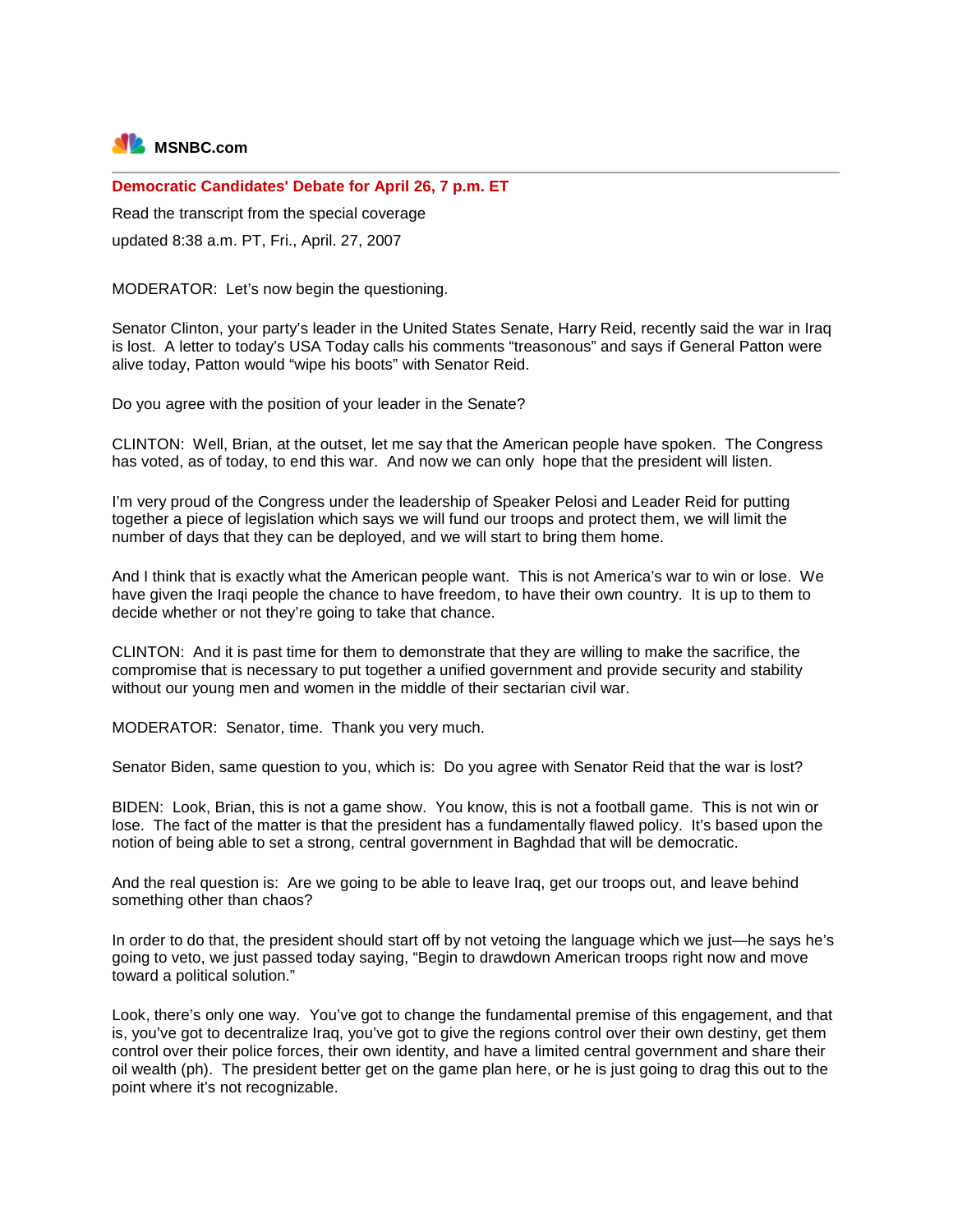MODERATOR: Senator Obama, you have called this war in Iraq, quote, "dumb," close quote. How do you square that position with those who have sacrificed so much? And why have you voted for appropriations for it in the past?

OBAMA: Well, Brian, I am proud that I opposed this war from the start, because I thought that it would lead to the disastrous conditions that we've seen on the ground in Iraq.

What I've also said is if we're going to send hundreds of thousands of our young men and women there, then they have to have the night-vision goggles, the Humvees that are reinforced, and the other equipment that they need to make sure that they come home safely.

But the American people have said, Republicans and Democrats, that it's time to end this war.

I was in New Hampshire, talking to a woman at a townhall meeting. She started crying, standing up, saying, "I can't breathe. My nephew's been sent to Iraq."

OBAMA: And, when I listen to mothers and father all across the country, they are telling me it's time for us to come home.

I'm proud of the fact that I put forward a plan in January that mirrors what Congress ultimately adopted.

And it says there's no military solution to this. We've got to have a political solution, begin a phased withdrawal, and make certain that we've got benchmarks in place so that the Iraqi people can make a determination about how they want to move forward.

MODERATOR: Senator Edwards, you made a high-profile apology for your vote in favor of the Iraq war resolution. You have said, quote, "We need a leader who will be open and honest, who will tell the truth when they made a mistake."

Was that not a direct shot at your opponent, Senator Clinton?

EDWARDS: No, I think that's a question for the conscience of anybody who voted for this war. I mean, Senator Clinton and anyone else who voted for this war has to search themselves and decide whether they believe they've voted the right way. If so, they can support their vote.

If they believe they didn't, I think it's important to be straightforward and honest, because I think one of the things we desperately need in our next president is someone who can restore the trust bond between the American people and the president of the United States. Because I think that trust has been devastated over the last six years.

And I think, beyond that, it's important for the president of the United States to restore trust between the president and the rest of the world. It is impossible for the United States of America to provide the stabilization and the leadership in the world that the world desperately needs from us unless, first, the American people trust their president, believe he's an open, honest, decent human being, and the rest of the world has faith in the president of the United States.

MODERATOR: Senator Clinton, I owe you a response probably in terms of your vote.

CLINTON: Well, Brian, I take responsibility for my vote. Obviously, I did as good a job I could at the time. It was a sincere vote based on the information available to me.

CLINTON: And I've said many times that, if I knew then what I now know, I would not have voted that way.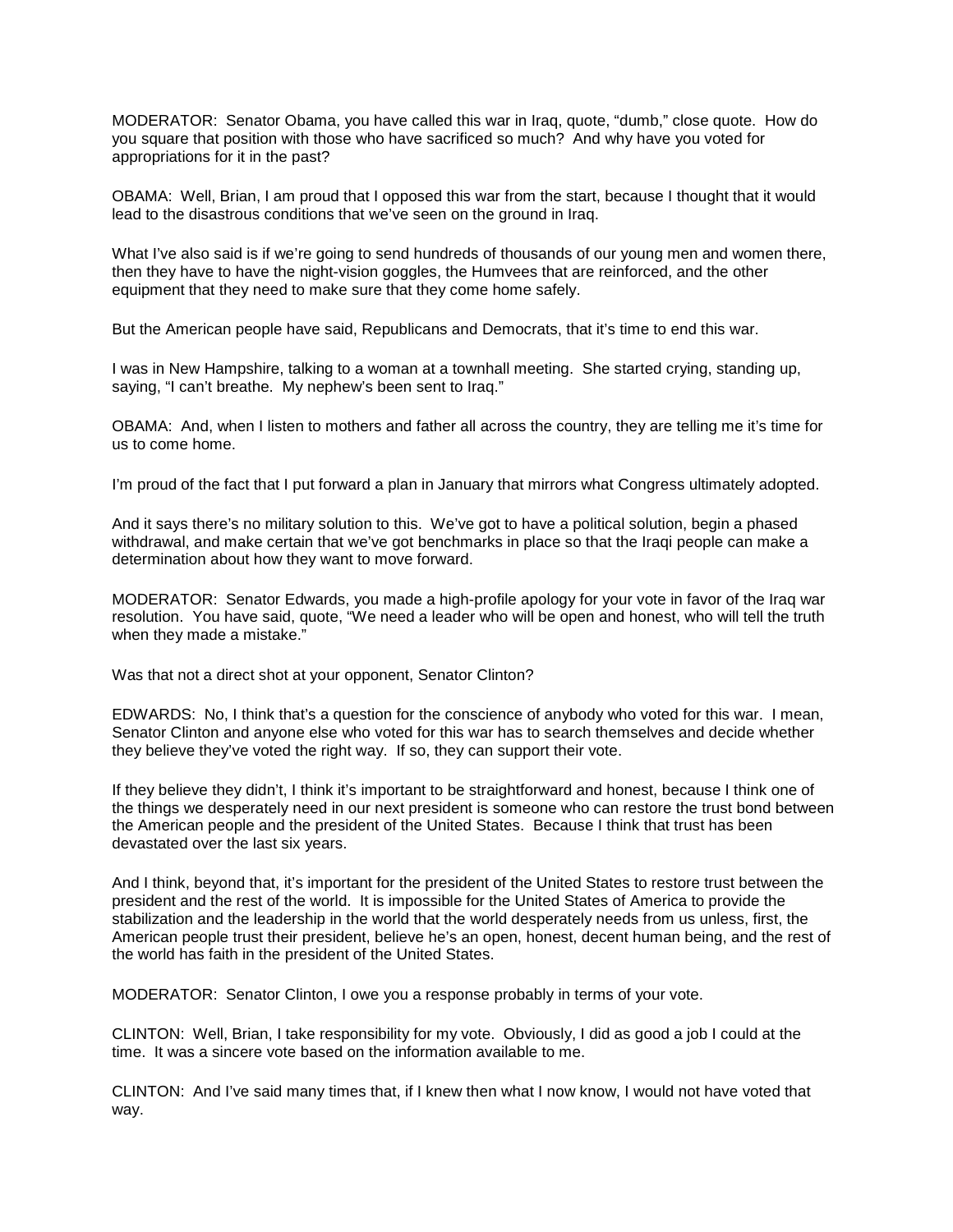But I think that the real question before us: Is what do we do now? How do we try to persuade or require this president to change course?

He is stubbornly refusing to listen to the will of the American people. He threatens to veto the legislation we've passed, which has been something that all of us have been advocating for a number of years now.

And I can only hope that he will not veto it. And I can only end by saying that if this president does not get us out of Iraq, when I am president, I will.

MODERATOR: Senator, thank you.

Congressman Kucinich, do you think one can be against the war and yet still fund it?

KUCINICH: No. I think it's inconsistent to tell the American people that you oppose the war and, yet, you continue to vote to fund the war. Because every time you vote to fund the war, you're reauthorizing the war all over again.

As a matter of fact, my good friends here from the Senate just came back from Washington, D.C., where they voted to continue funding the war. The Democrats have the power to end the war right now, and that's what we should do.

They were under no obligation to give George Bush any money at all. The money's in the pipeline to bring the troops home. And that's exactly what ought to be done, at this moment.

I have a plan, H.R. 1234, a plan to end the war in Iraq, which calls on the international community to provide peacekeepers and security forces that will move in as our troops leave. But we can't do that until we determine we're going to end the occupation. And we will do that when we stop the funding.

Furthermore, I don't think that it's sufficient to say that if we had the information at the beginning that we would have voted differently.

KUCINICH: That information was available to everyone. And, if you made the wrong choice, we're auditioning here for president of the United States. People have to see who had the judgment and the wisdom not to go to war in the first place, and I made the choice not to go to war.

MODERATOR: Governor Richardson, if you were representing New Mexico in Congress, despite your opposition to the war, do you think you would vote to fund the troops?

RICHARDSON: No. Let me be very clear about my position. This war is a disaster. We must end this war.

This is what I would do if were president today. I would withdraw all of our troops, including residual troops, by the end of this calendar year.

I would use the leverage of that withdrawal, coupled with intensive diplomacy in three areas.

One, a political framework led by the United States where the three religious entities in Iraq have a coalition government, divide oil revenues and possible set up three separate entities.

Number two, I would convene a security conference, and I would invite Iran and Syria.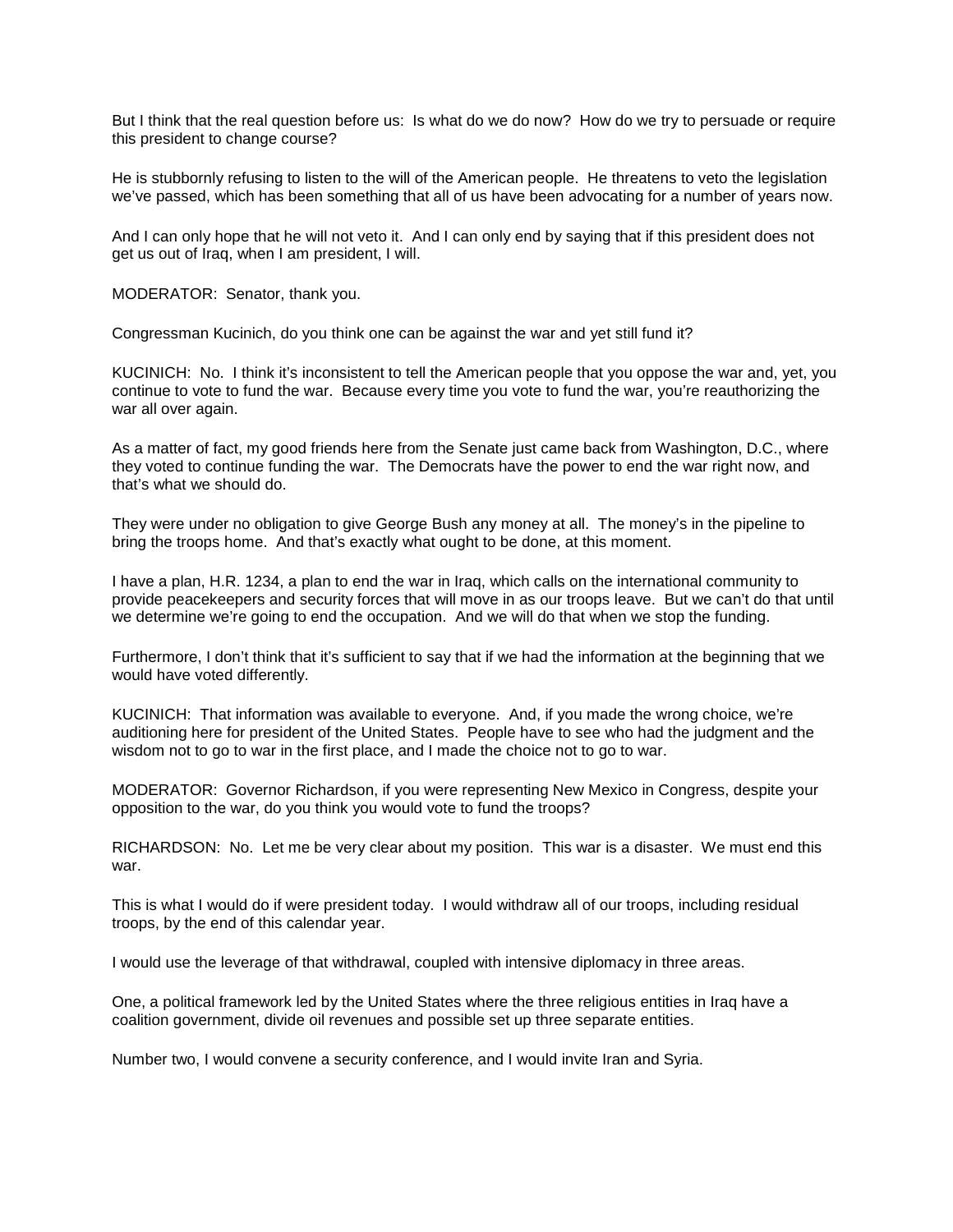RICHARDSON: They're going to be tough, and we should be tough with them. But we have to have an international peacekeeping effort.

And, thirdly, I would have a donor conference. I would have other countries take over the reconstruction responsibility and the security of Iraq.

MODERATOR: Governor, thank you.

Senator Dodd, as I understand it, you've cosponsored something called Feingold-Reid, which would, in effect, cut off the funding spigot by about a year from now...

DODD: That's correct.

MODERATOR: ... and draw the troops out.

Is that possible, the notion of no more troops in Iraq?

DODD: I believe it is, Brian.

I don't think the stakes have ever been higher for us as a country. We're more vulnerable today. We're far less secure. We're more isolated in the world as a result of this policy. This is a failed policy.

Our troops have been heroic. And certainly we'd all make sure that whatever they needed they would get.

But we need to understand that we've got to move beyond this policy. We need bolder, experienced leadership that will take us in a different direction than where we're clearly, clearly headed.

I'm proud to support the Feingold-Reid legislation, which does exactly as you've described it. It would impart (ph) an end date, begin immediately—an end date at the end of next March.

DODD: It's very important that the Iraqi people—we're spending \$2 billion a week, \$8 billion a month, over \$400 billion over more than four years. They now have to assume the responsibility of their own future.

We've given them that opportunity.

Three hundred thousand troops are in uniform in Iraq today. They need to take on the responsibility of deciding whether or not they want to come together as a people.

I then believe, also, that we need to engage in the robust diplomacy that we haven't been engaged in. This administration treats diplomacy as if it were a gift to our opponents; a sign of weakness, not a sign of strength.

MODERATOR: Senator, thank you.

Senator Gravel, for those who may not be familiar with your past, two-term U.S. Senate from Alaska. You played a role in the fight to cut off money for the Vietnam War.

What would be your advice, Senator, for the elected officials on this stage who are at a conflict, opposed to the conflict, but also feel the need to keep on funding the conflict?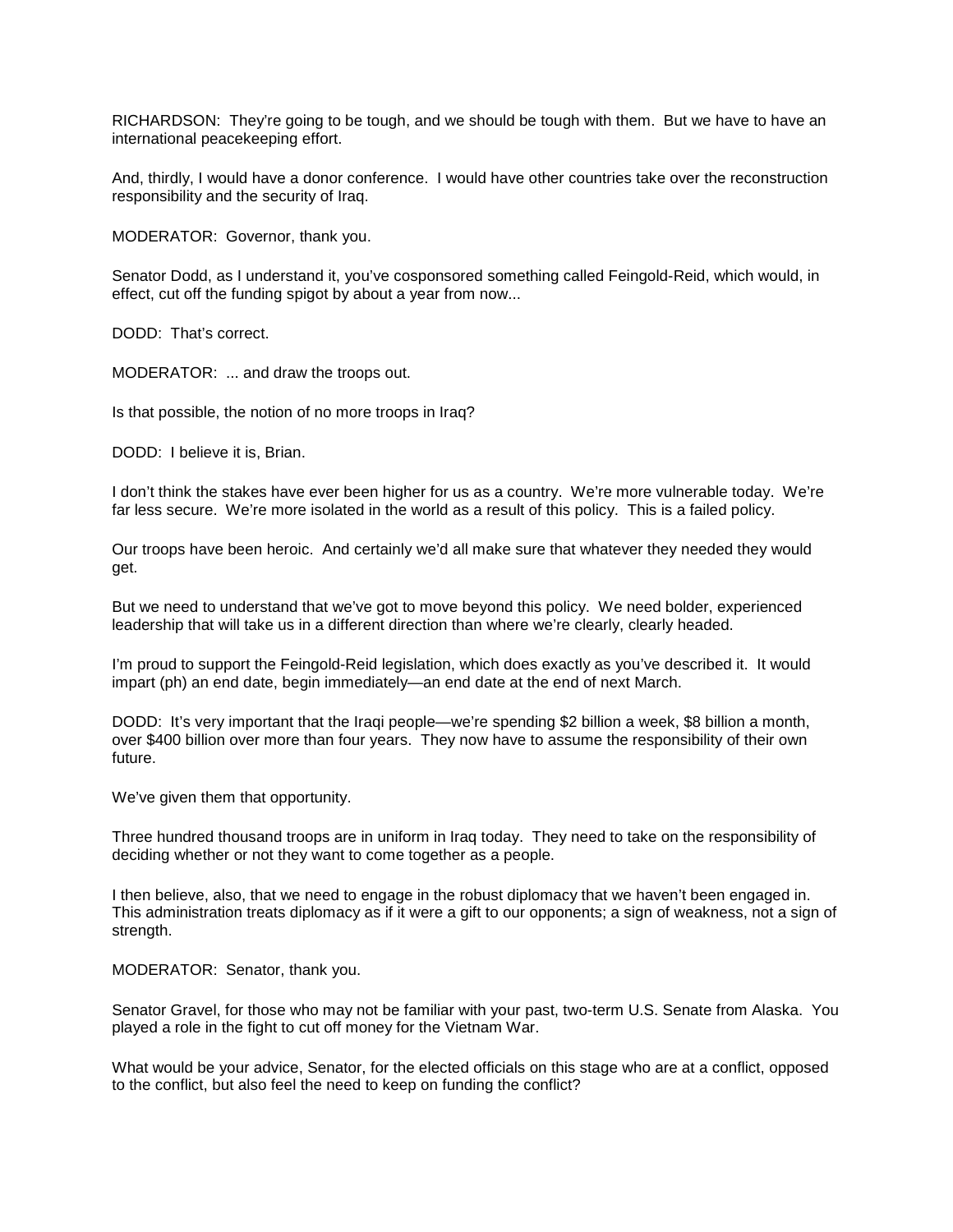GRAVEL: Well, first off, understand that this war was lost the day that George Bush invaded Iraq on a fraudulent basis. Understand that. Now with respect to what's going on in the Congress, I'm really embarrassed.

So we passed—and the media's in a frenzy right today with what has been passed. What has been passed? George Bush communicated over a year ago that he would not get out of Iraq until he left office. Do we not believe him?

We need to find another way. I really would like to sit down with Pelosi and with Reid, and I would hope the other senators would focus on, how do you get out? You pass the law, not a resolution, a law making it a felony to stay there. And I'll give you the text of it.

And if you're worried about filibuster, here's what you do tactically. They can pass it in the House. We've got the votes there.

GRAVEL: We've got the votes there.

In the Senate, let them filibuster it. And let Reid call up every—at 12:00 every day to have a cloture vote. And let the American people see clearly who's keeping the war going and who's not.

And that's just the beginning of the tactic, if they're tough enough to do it.

MODERATOR: Senator Gravel, thank you.

And to close out our section of questions on the topic of Iraq, to my colleague with more questions.

MODERATOR: Thanks. This is for Senator Obama.

Senator, Marsha (ph) from here in Orangeburg in South Carolina says, "As a spouse of a 19-year active duty professional soldier, who has served in Iraq and worldwide in numerous deployments, what would you consider to be a "mission complete" status in Iraq?

OBAMA: Well, first of all, I want to thank Marsha's (ph) husband for his service.

And one of the enormous difficulties of this war has been the strain it's placed on our men and women in uniform. We have seen our Army and our Reserves and our National Guard all being stretched to a breaking point.

And that's one of the reasons why I proposed that we're going to have to increase the size of our ground forces, so we can stop the sort of rotations that we've been placing them on, which have been putting enormous strain not only on the soldiers themselves, but also their families.

But, look, we are one vote away—we are one signature away or 16 votes away from ending this war. One signature away.

Now, if the president is not going to sign the bill that has been sent to him, then what we have to do is gather up 16 votes in order to override his veto.

OBAMA: And I think that the men and women in uniform have performed valiantly in terms of overthrowing Saddam Hussein and giving the Iraqi people an opportunity to bring their country together.

MODERATOR: Time.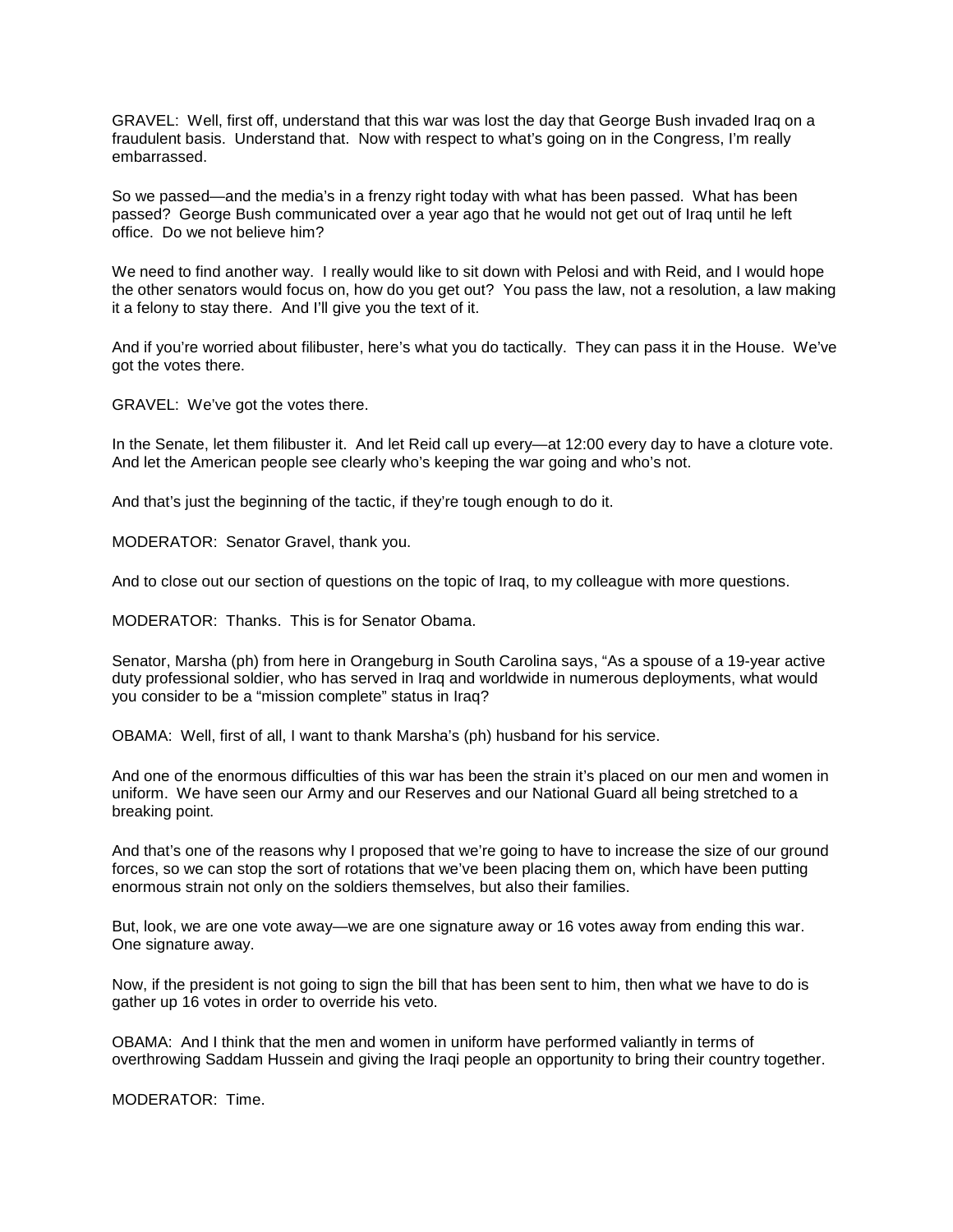OBAMA: But what we can't do is expect that we can continue to impose a military solution on what is essentially a political problem, and that's what we have to organize around.

MODERATOR: Senator Clinton, 30-second rebuttal.

CLINTON: Well, I think that what Barack said is right. I mean, part of our challenge is to put together the political support throughout the country, particularly within the Republican Party to join with us to bring an end to this war. You know, it sounds simple to say it, but it is more difficult to achieve it.

And the problem is that the president seems determined not to change course, despite the fact that we are not gaining ground.

CLINTON: We are in the middle of a multi-sided, sectarian civil war. And we are doing everything we can to begin to move us out. And we need Republican support to finish the job.

MODERATOR: We enter now the second phase of tonight's conversation. The in-house title for these questions was "Elephants in the Room," according to our political staff—what may be uncomfortable questions about issues or beliefs attached, for whatever reason, to all of you—perception issues, for lack of a better word.

Senator Obama, you go first.

You've promised in your campaign a new kind of politics, but just this week the Chicago Sun-Times reported on questionable ties you have with a donor who was charged last year for demanding kickbacks on Illinois business deals.

Aren't you practicing the very same kind of politics that many of the others on this stage have engaged in?

OBAMA: Well, not all, we have thousands of donors. This donor engaged in some ethical (sic) behavior and I have denounced it.

But I have a track record of bringing people around this new kind of politics, since I was in the state legislature.

The first bill I ever passed was campaign finance reform legislation—the first in a generation in Illinois.

Here, in the United States Senate we were able to work to strengthen the lobbying ethics reform bill, despite the resistance of some of my colleagues in both parties.

And, in terms of how we've been running this campaign, we have seen that I have not taken money from federal registered lobbyists. We are not taking money from PACs.

What we are doing is organizing ordinary people to do extraordinary things all across the country. And that's what its going to require in order to change politics in this country.

OBAMA: We know what the challenges are, and we've got good plans and ideas on health care and education and energy. What's been lacking is the political will to get it done, and that's the kind of movement that I intend to build during the course of this campaign.

MODERATOR: Senator, thank you. Senator Edwards, you've spoken with great passion and energy and eloquence about the issue of poverty in the United States, your "two Americas" theme.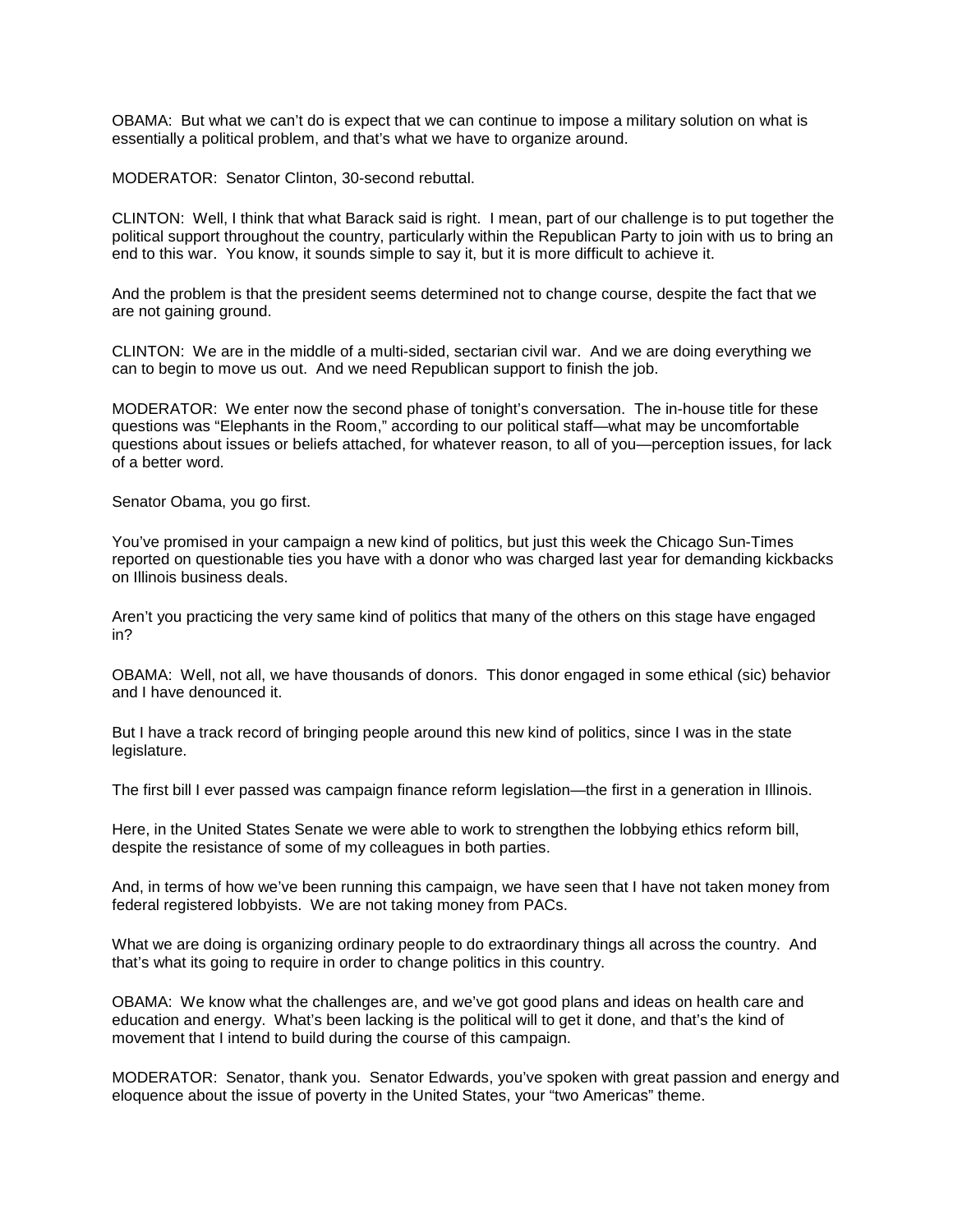And yet I want to read you a quote from the political journalist Roger Simon: "Many people miss the point about the haircuts. The point is not the cost. John Edwards is a very rich man and could afford even a \$4,000 haircut. But why did he pay for his haircuts out of campaign funds?"

Senator?

EDWARDS: Well, that was a mistake, which we've remedied. It was simply a mistake. But if the question is, Brian, whether I live a privileged and blessed lifestyle now, the answer to that's yes.

A lot of us do. But it's not where I come from. And I've not forgotten where I come from.

EDWARDS: Many people in the audience and the viewing audience know that my dad worked in textile mills all his life, and I can remember vividly—my dad is here tonight. I was born here in South Carolina. I can remember vividly my dad after church once Sunday, when I was about 10 years old, taking us—it's our whole family— into a restaurant. I was dressed up.

I was very proud to be there, and we sat, got our menus, looked at the menus, and the waitress came over and my father said, "I'm sorry, we have to leave." I didn't understand. "Why? Why do we have to leave?" And I was embarrassed. I found out when we got outside the reason we had to leave is he couldn't pay the prices that were on the menu.

The reason I'm running for president of the United States is so that everybody in this country can have the same kind of chances I've had.

MODERATOR: And, Senator, I have a follow-up for you. On modern day America, you've been of counsel to hedge funds.

MODERATOR: Do hedge funds make America any better in any way?

EDWARDS: Well, I think what—first of all, I think the financial markets are an important component of trying to figure out what it is we need to do about the fact that we have 47 million people without health care, 37 million people who wake up in poverty every day.

They play an enormous role in how money moves in this country. And I happen to believe that we have a responsibility to the people in this country who wake up every day worried about feeding and clothing their children.

And I think those people in New York who work in financial markets understand—in some ways, at least—what can be done and can play a significant role in trying to lift people up who are struggling.

I am proud of what I've been doing for the last few years. You know, I've been all over the country, organizing workers into unions and raising the minimum wage, and also working at a poverty center at the University of North Carolina.

MODERATOR: I'm afraid time is up.

Senator Clinton, you represent the state of New York—just mentioned. How is America a better place because of all these burgeoning hedge funds?

CLINTON: Well, I think that America is a great place because we have an entrepreneurial economy. We have people who are willing to make stakes and new enterprises and invest their money.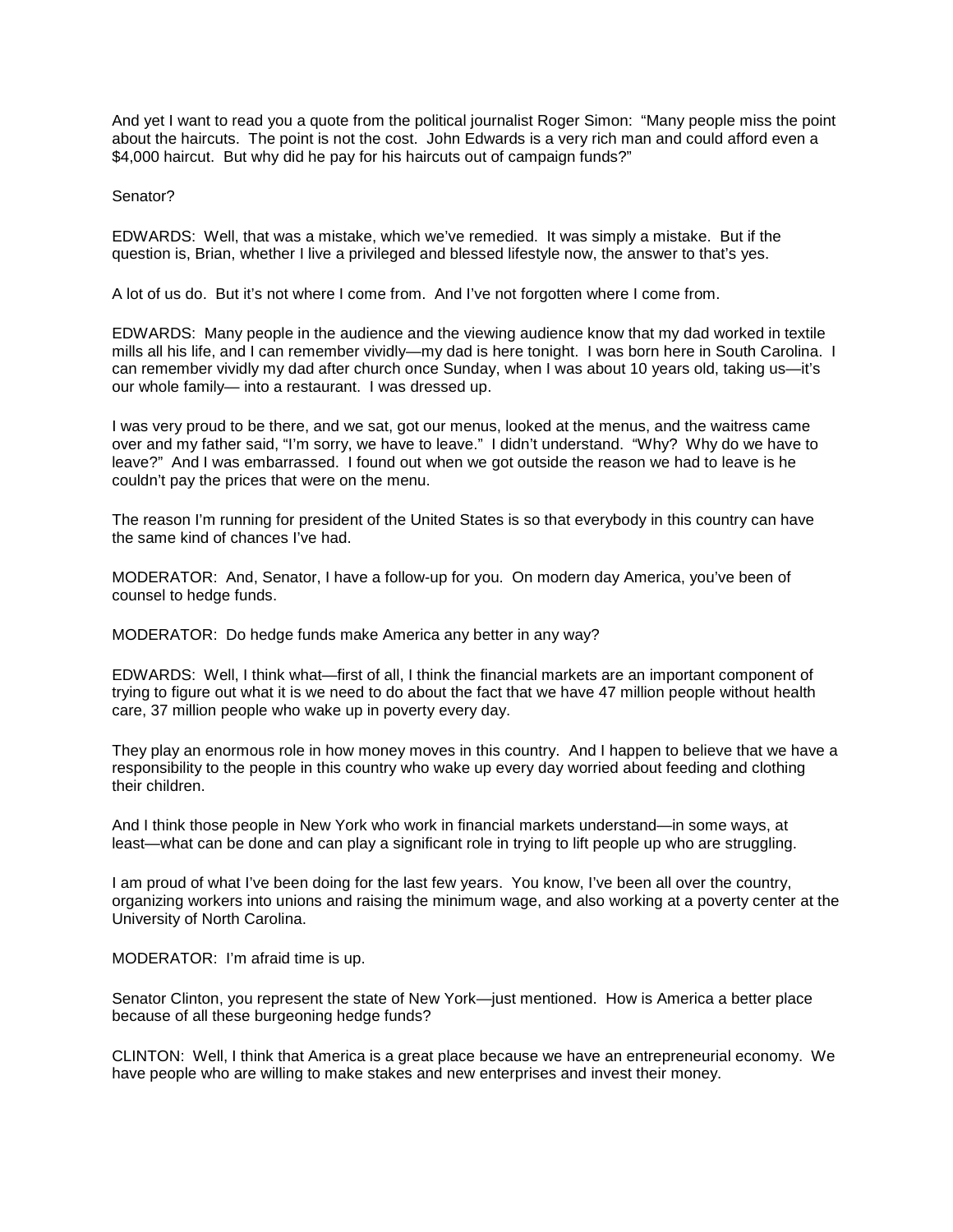And, obviously, one of the other reasons we're a great country is because we've learned over the years how to regulate that, so nobody gets an unfair advantage—and that we, you know, have a framework within which our free market system operates.

Obviously, for me, it's exciting to represent both New York City, the global capital market leader, and yet I also represent a big state where there are a lot of poor people and people who have no access to health care. They don't have access to affordable college. They're worried about their futures.

So what we've got to do here is get back to having a Democratic president who will set the rules, so that we can continue to build our economy, we can inspire and incentivize people to take those risks, but we begin to repair the damage that has been done by this president and Republican Congress.

MODERATOR: Senator, thank you.

Governor Richardson, you were one of the last people on this stage to call for the resignation of the attorney general, Attorney General Gonzales. When asked by a journalist why you were taking long to make up your mind about this, you replied, quote, "It's because he's Hispanic. I'm honest."

Is that the right way to make personnel decisions?

RICHARDSON: That's how I felt.

Now, what I said, too, Brian, was that I wanted to await Alberto Gonzales's testimony before the U.S. Senate, before the Senate Judiciary Committee.

He hadn't had a chance to fully explain why, number one, he'd politicized the Justice Department; number two, why he indiscriminately fired U.S. attorneys, including one in New Mexico who was just doing his job and was being pushed to have some political indictments; and third, why is it that, as attorney general, he did not—he did not act as the lawyer for the American people rather than as the lawyer and political adviser to the White House, staff and the president.

RICHARDSON: So, yeah, you know, he's—came from nothing. I know the guy. Did it affect that he was Hispanic in what I said? Yeah, it did, and I said so.

I think the American people want candor. They don't want blow-dried candidates with perfection. That was the reason I held back. I did call for his resignation.

Maybe I was last, but I wanted to give him a chance to explain his position. He didn't do it, and I called for his resignation.

MODERATOR: Governor, thank you.

Senator Dodd, while you represent the Nutmeg State in the U.S. Senate, you may be the most Washington of all the people from Washington on this stage here tonight: son of a U.S. senator, in the Senate for two decades yourself, a committee chair, and you've been rather unabashed about accepting money from lobbyists.

MODERATOR: How then do you make the case with people that you will reform or change Washington ways?

DODD: Well, first of all, I am very proud to come from a family that served in public service. My father was a prosecutor in Nuremberg; was active in helping start the civil rights division at the Justice Department; tried cases, in fact, in South Carolina in the '40s.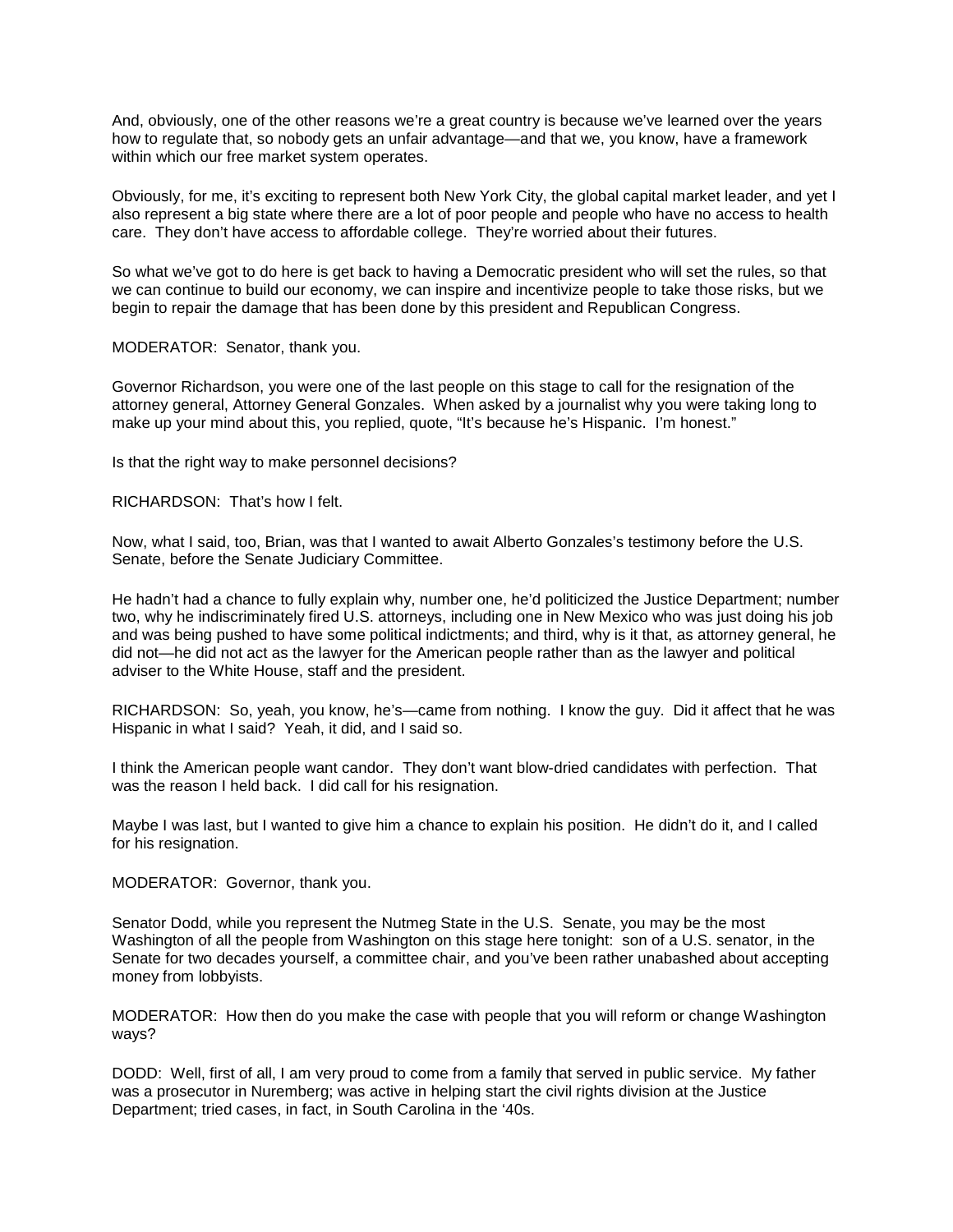Was a congressman, a senator. My brothers and sisters are teachers.

Public service is something we take great pride in my family. And certainly, I am proud of my experience, having served in the House and the Senate for the past 26 years.

We have already talked a bit about campaign finance reform. I've been a long advocate of public financing of campaigns. I believe this is one of the great threats to our country; that not enough people are qualified and want to seek public office.

DODD: Put aside the presidency of the United States, talking even about congressional seats or local seats, it's becoming prohibitive.

Certainly, until the law changes, you have to do what you can to raise the resources.

I'm also proud to be serving on committees that deal with economic growth in this country. I'm a progrowth Democrat. That experience, I think, is what's missing in many ways today. We've been through six years of on-the-job training with the president. I think we're now ready for experience in this country that allows us to go forward, create jobs and create prosperity for this 21st century.

MODERATOR: Senator Dodd, thank you.

Congressman Kucinich, you were anti-war before the anti-war position started surging in the polls. The question is, why don't you think you have more traction politically in the United States?

KUCINICH: I think tonight's debate is going to help change that, Brian, because I think when people understand not only that I opposed the war from the start, but I opposed the idea of using war as a matter of policy. I don't think it reflects America's greatness, and I also think that this process—this isn't "American Idol" here.

KUCINICH: We're choosing a president. And we have to look at the audition that occurred that in 2003, when my good friends were called upon to make a decision and then made the wrong decision.

Apologies aren't enough, because we've had 3,333 Americans die. Perhaps as many as over 650,000 innocent Iraqis die. People are looking for a president who has the wisdom to make the right choices about America's security and who also has the integrity to be able to take a stand that may be unpopular.

And so, I think that when people see that this campaign comes from a place of the heart and wants to reconnect with the world, I think they'll be ready to support it.

MODERATOR: Congressman Kucinich, thank you.

MODERATOR: Senator Biden, words have, in the past, gotten you in trouble, words that were borrowed and words that some found hateful.

An editorial in the Los Angeles Times said, "In addition to his uncontrolled verbosity, Biden is a gaff machine."

Can you reassure voters in this country that you would have the discipline you would need on the world stage, Senator?

BIDEN: Yes.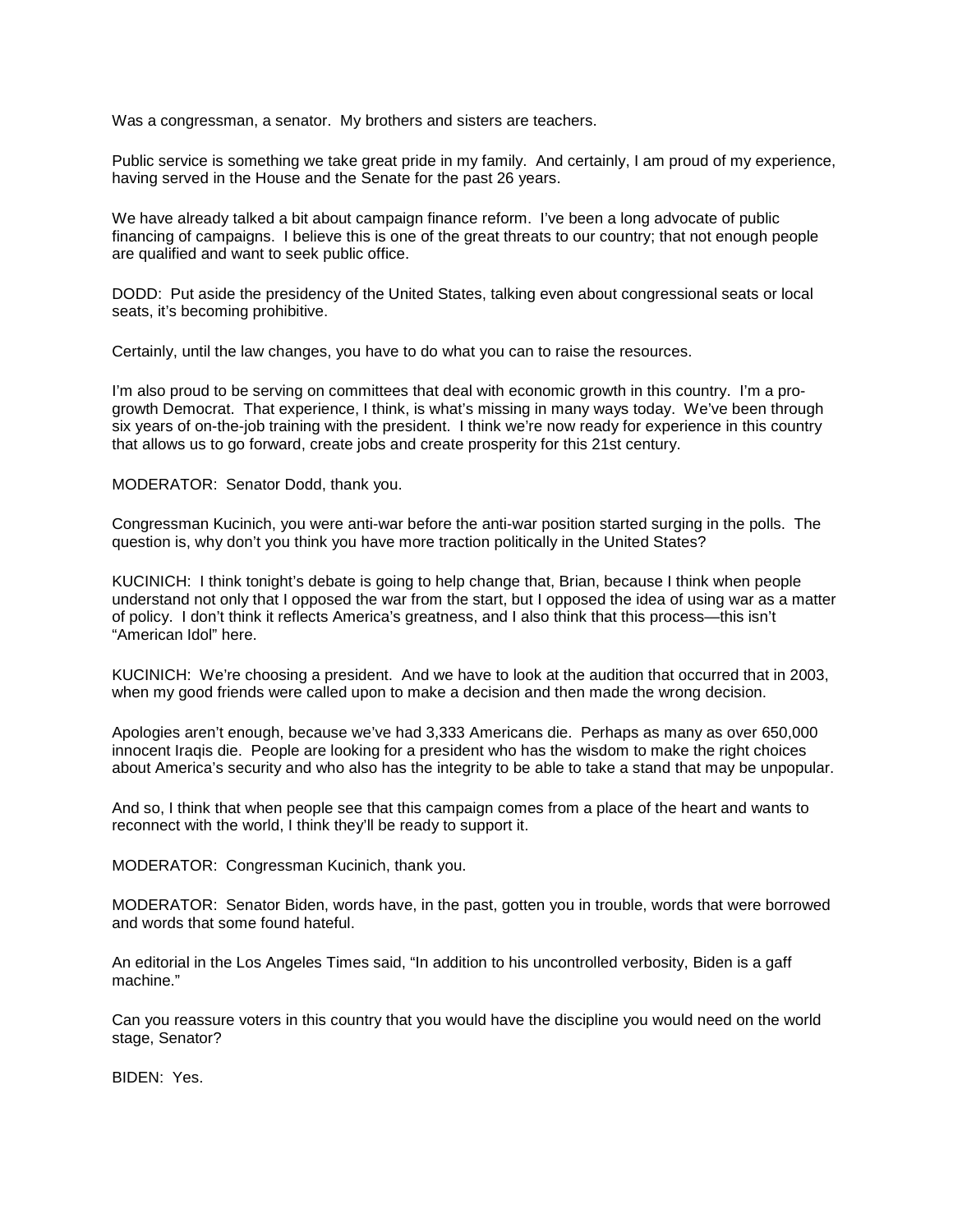# (LAUGHTER)

MODERATOR: Thank you, Senator Biden.

# (LAUGHTER)

Senator Gravel, at a forum earlier this year—I want to get this right—you said it doesn't matter whether you are elected president or not, so then, why are you here tonight?

Shouldn't debates be for candidates who are in the race to win the race?

GRAVEL: You're right. I made that statement. But that's before I had a chance to stand with them a couple or three times.

It's like going into the Senate. You know, the first time you get there, you're all excited, "My God, how did I ever get here?"

Then, about six months later, you say, "How the hell did the rest of them get here?"

## (LAUGHTER)

And I got to tell you, after standing up with them, some of these people frighten me—they frighten me. When you have mainline candidates that turn around and say that there's nothing off the table with respect to Iran, that's code for using nukes, nuclear devices.

I got to tell you, I'm president of the United States, there will be no preemptive wars with nuclear devices. To my mind, it's immoral, and it's been immoral for the last 50 years as part of American foreign policy.

MODERATOR: Let's use a little moderator discretion here.

Senator Gravel, that's a weighty charge.

Who on this stage exactly tonight worries you so much?

GRAVEL: Well, I would say the top tier ones. The top tier ones.

They've made statements.

Oh, Joe, I'll include you, too. You have a certain arrogance.

You want to—you want to tell the Iraqis how to run their country.

I got to tell you, we should just plain get out—just plain get out.

GRAVEL: It's their country. They're asking us to leave. And we insist on staying there.

And why not get out? What harm is it going to do? Oh, you hear the statement, "Well, my God, these soldiers will have died in vain." The entire deaths of Vietnam died in vain. And they're dying in vain right this very second.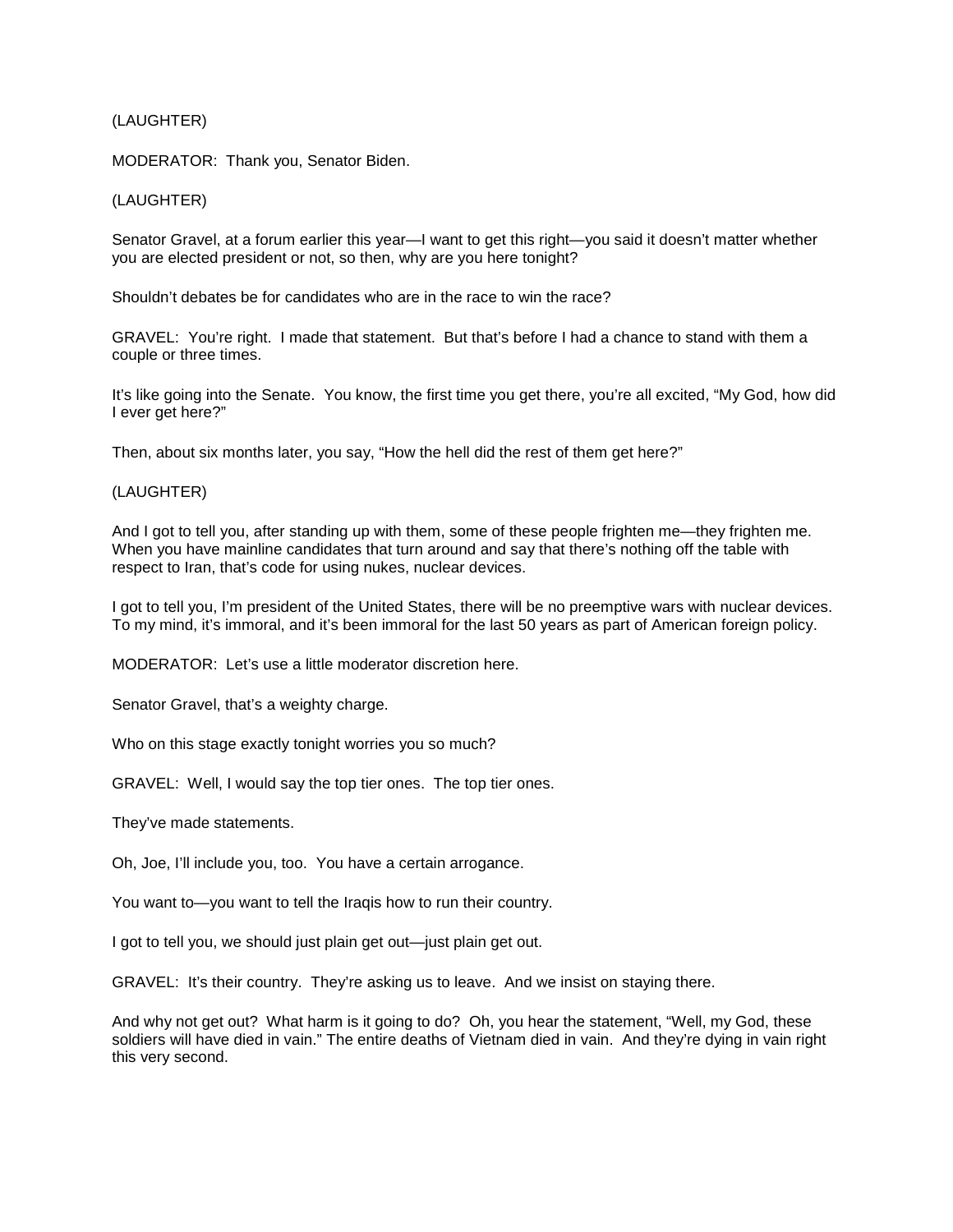And you know what's worse than a soldier dying in vain? It's more soldiers dying in vain. That's what's worse.

MODERATOR: Senator Gravel, thank you.

Senator Clinton, recent national polls indicate the majority of the general public has an unfavorable view of you, right now, at this point in time.

Why do you think Republicans are looking forward to running against you with so much zeal?

CLINTON: Well, Brian, you'd have to ask them. I'm sure that they would give you all the reasons.

But, from my perspective, it may have something to do with the fact that I have stood up for what I've believed in.

CLINTON: I tried to achieve universal health care back in '93 or '94, and I still have the scars from that experience. You know, I take it as a perverse form of flattery, actually, that if they weren't worried, they would not be so vitriolic in their criticism of me.

Because I believe that the country is ready for change. I believe America is ready now for universal health care. It is ready for a new energy policy. It is ready to deal with global climate change. It is ready to clean up the government after the corruption and the cronyism of the Bush years.

It is ready, once again, to be a leader in the world, where we create alliances instead of alienation. I think that's what they're most worried about, because I am serious about doing that. I am serious about getting the presidency once again to lead, and I believe I'm ready to do that.

MODERATOR: Senator, thank you.

We'll switch now to a section of questions on mostly domestic policy, and we'll begin with you, Senator Edwards, on the topic of abortion.

MODERATOR: Our most recent NBC News/Wall Street Journal poll indicated a majority of Americans approved of last week's Supreme Court decision to make so-called partial birth or late-term abortions illegal.

Most of the people on this stage put out statements and criticized the ruling. A lot of American families find this just a hideous topic for a discussion.

Is this a case, do you think, of the Supreme Court and the public with opinions in one place, and yet a lot of elected officials in another?

EDWARDS: No, I don't believe it is. I would say first that this decision by the Supreme Court is actually a perfect example of what's at stake in this election. The kind of people that will be appointed to the United States Supreme Court by the next president will control whether a woman's freedom, freedom to choose, make her own health care decisions will be made by her or will be made by the government or by some men sitting on the United States Supreme Court.

So I think it's really crucial for all voters who are listening to this debate, including here in South Carolina, to make a very hard decision about who's most likely to be strong in winning this election.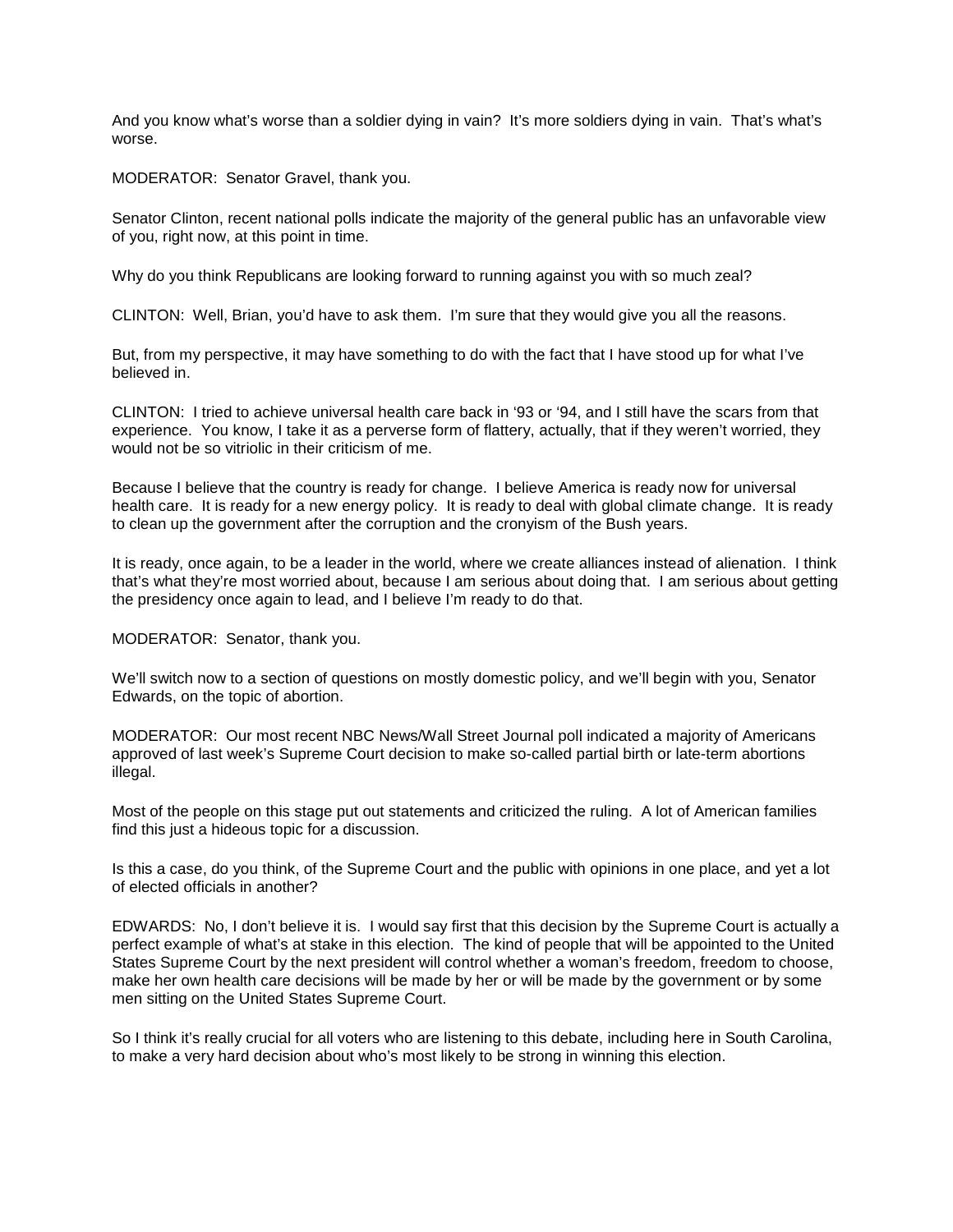EDWARDS: Now, on the issue of abortion, I think—I believe in a woman's right to choose, but I think this is an extraordinarily difficult issue for America.

And I think it is very important for the president of the United States to recognize, while I believe the government should not make these health-care decisions for women—I believe they should have the freedom to make them themselves—this is a very difficult issue for many people. And I think we have to show respect for people who have different views about this.

MODERATOR: Senator, thank you.

Senator Obama, on this same topic, what about your view on the decision on partial-birth abortion and your reaction to most of the public agreeing with the court's holding?

OBAMA: You know, I think that most Americans recognize that this is a profoundly difficult issue for the women and families who make these decisions. They don't make them casually.

And I trust women to make these decisions in conjunction with their doctors and their families and their clergy.

OBAMA: And I think that's where most Americans are.

Now, when you describe a specific procedure that accounts for less than 1 percent of the abortions that take place, then naturally, people get concerned, and I think legitimately so.

But the broader issue here is: Do women have the right to make these profoundly difficult decisions? And I trust them to do it.

Now, there is a broader issue, though. And that is can we move past some of the debates around which we disagree and can we start talking about the things we do agree on? Reducing teen pregnancy; making it less likely for women to find themselves in the circumstances where they've got to anguish over these decisions.

Those are areas where I think we can all start mobilizing and move forward rather than look backwards.

MODERATOR: Senator, thank you.

Senator Biden, as president would you have a specific litmus test question on Roe v. Wade that you would ask of your nominees for the high court?

BIDEN: I strongly support Roe v. Wade. I wouldn't have a specific question but I would make sure that the people I sent to be nominated for the Supreme Court shared my values; and understood that there is a right to privacy in the United States Constitution.

That's why I lead the fight to defeat Bork. Thank God he is not in the court or Roe v. Wade would be gone by now.

Number two, that's why I was so outspoken and have been criticized for being outspoken and leading the effort to try to defeat Roberts and Alito. That's why I opposed, the other, Thomas on the court.

The truth of the matter is that this decision was intellectually dishonest. I think it is a rare procedure that should only be available when the woman's life and health is at stake.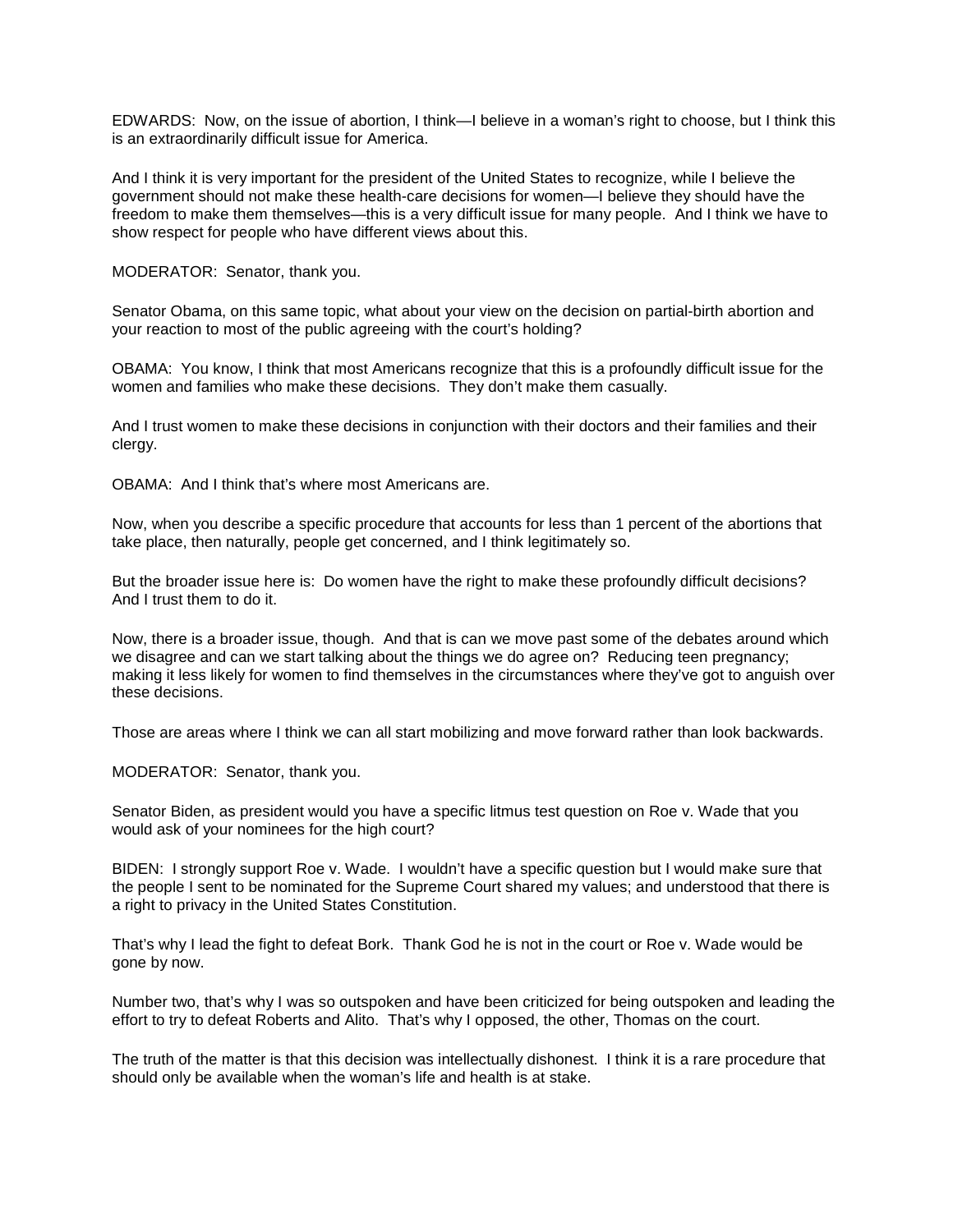But, what this court did is it took that decision, and it said— put a Trojan horse in—through dishonest reasoning, laid the groundwork for undoing Roe v. Wade.

BIDEN: That's the danger of this decision. Not the specific procedure, but the rationale offered to justify, I think, the next step they're going to try to take.

MODERATOR: Senator, thank you. Congressman Kucinich, same question. Would you ask a litmus test, Roe versus Wade question of high-court nominees?

KUCINICH: Any of my appointments to the high court would necessarily reflect my thinking. I don't know how it could be otherwise. I intend to be a president who's a healer, who understands that this country has been put in a debate that has torn it apart.

But the truth of the matter is, it's possible, I believe, to take a course of action where you can get all the people of America in support of a culture of life which includes prenatal care, postnatal care, child care, universal health care, a living wage, all those things that give support to life.

KUCINICH: And we also need to listen carefully to those who are concerned about abortion.

At the same time, a healer as president would help reconcile this nation, and cause a woman's right to privacy to be protected unquestioningly, protect Roe v. Wade, but also go out and listen to people and engage people and open up hearts—because this is an issue that requires an enormous amount of compassion, and that's the approach I would take.

MODERATOR: Congressman, thank you.

Senator Dodd, you were the only senator on this stage to vote to confirm Chief Justice Roberts. Do you regret your vote?

DODD: No. I'm disappointed terribly by the decision that he reached the other day, because he did something he said he wouldn't do. He said during his confirmation hearings that he would uphold precedent. That was a very important answer he gave to me. I did not have the same degree of satisfaction when Justice Alito made a similar statement.

And what he did, of course, is walk away from the woman's health. For 34 years, the woman's health has been a major consideration on this issue since Roe versus Wade was first decided.

DODD: And to deviate from that, to me, was a major, major setback here. I happen to believe a woman has a right to choose. I've voted that way and done that, supported that for the 26 years I've been in the United States Senate.

But I also think what Dennis just said is extremely important. Abortions ought to be rare, safe and legal. And I think all of us here, regardless of your views on the question, would like to see national leadership in the country that would start providing additional choices so that women aren't faced with just the choice they have today.

Supporting expanding adoption, children's health issues—these are things I've worked on for the last 26 years, having started the children's caucus in the United States Senate, worked on children's health issues. That's something we need to play far more attention, instead of just going back and forth on this question without dealing with the issue of how we can minimize this from occurring.

MODERATOR: Senator, thank you.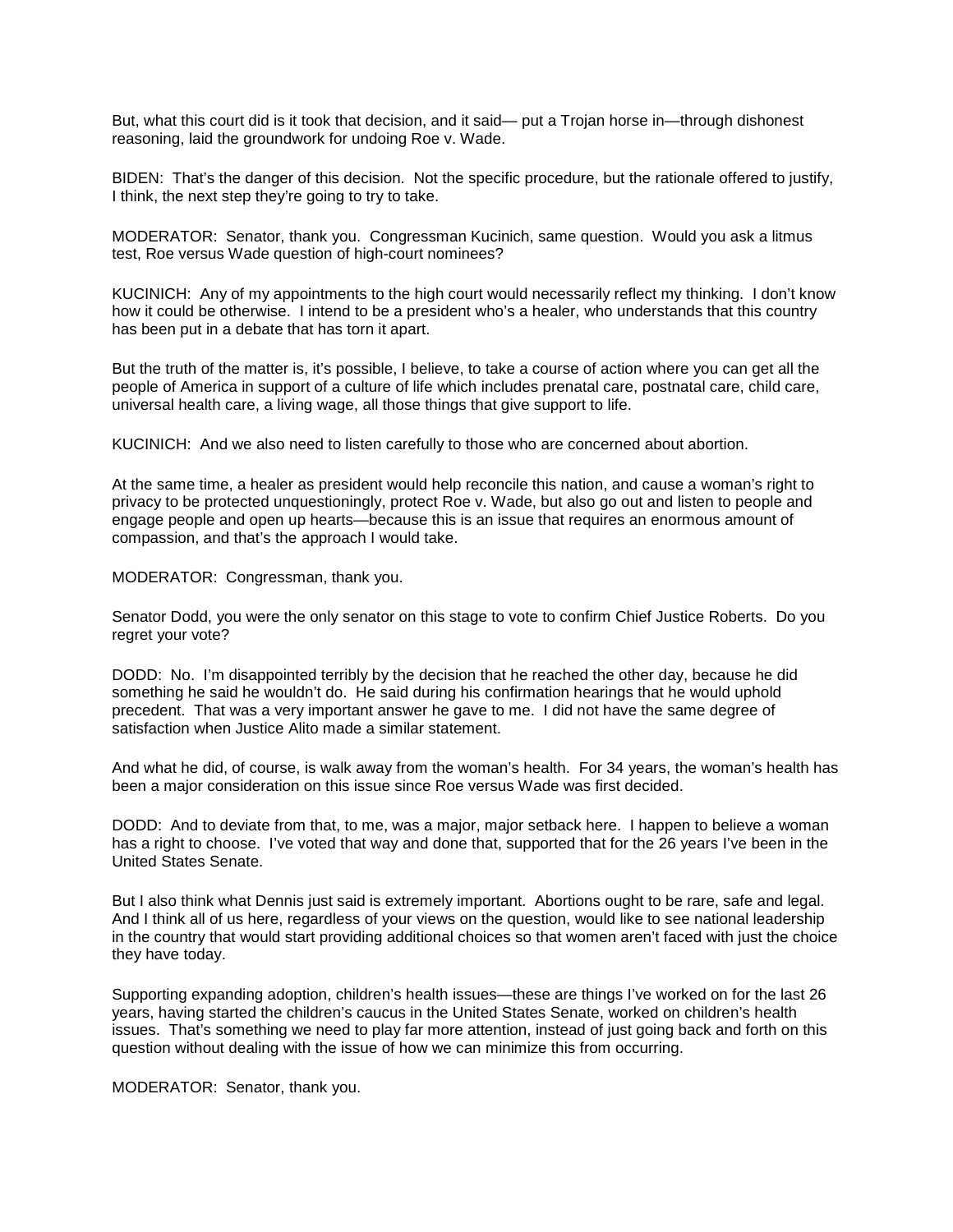We'd like to ask the same question of all of you, down the line, in order, and it calls for you to say a name or to pass.

MODERATOR: And, Governor Richardson, we're going to start with you. The question is your model Supreme Court justice?

RICHARDSON: It would be Justice "Whizzer" White.

MODERATOR: How about someone who is among the living?

(LAUGHTER)

RICHARDSON: It would be—in this particular case, Judge Ginsburg, who said that this was an erosion of a woman's right to chose and degraded the ability of a woman to protect herself health wise.

MODERATOR: OK.

Again, name or pass, Senator Dodd?

DODD: Well, I would mention Justice Brennan, but you've excluded him...

MODERATOR: Yes.

DODD: ... because of obvious reasons.

And I would agree with the choice made by—Justice Ginsburg. I think she was eloquent in her dissent in this opinion, and certainly someone that I would—I would respect.

MODERATOR: And, Senator Edwards?

EDWARDS: I missed it. No past justices?

MODERATOR: A model Supreme Court justice alive today?

MODERATOR: And I've just been informed, this is taking so long, you'll be the final person to handle this question.

(LAUGHTER)

EDWARDS: Ginsburg or Breyer.

MODERATOR: All right. Justice Ginsburg or Justice Breyer, both of them sitting on the current court.

Senator Clinton, a question for you: Did the government—did any role that federal government plays fail those students at Virginia Tech?

CLINTON: Yes.

You know, I remember very well when I accompanied Bill to Columbine after that massacre and met with the family members of those who had been killed and talked with the students, and feeling that we had to do more to try to keep guns out of the hands of the criminal and of the mentally unstable.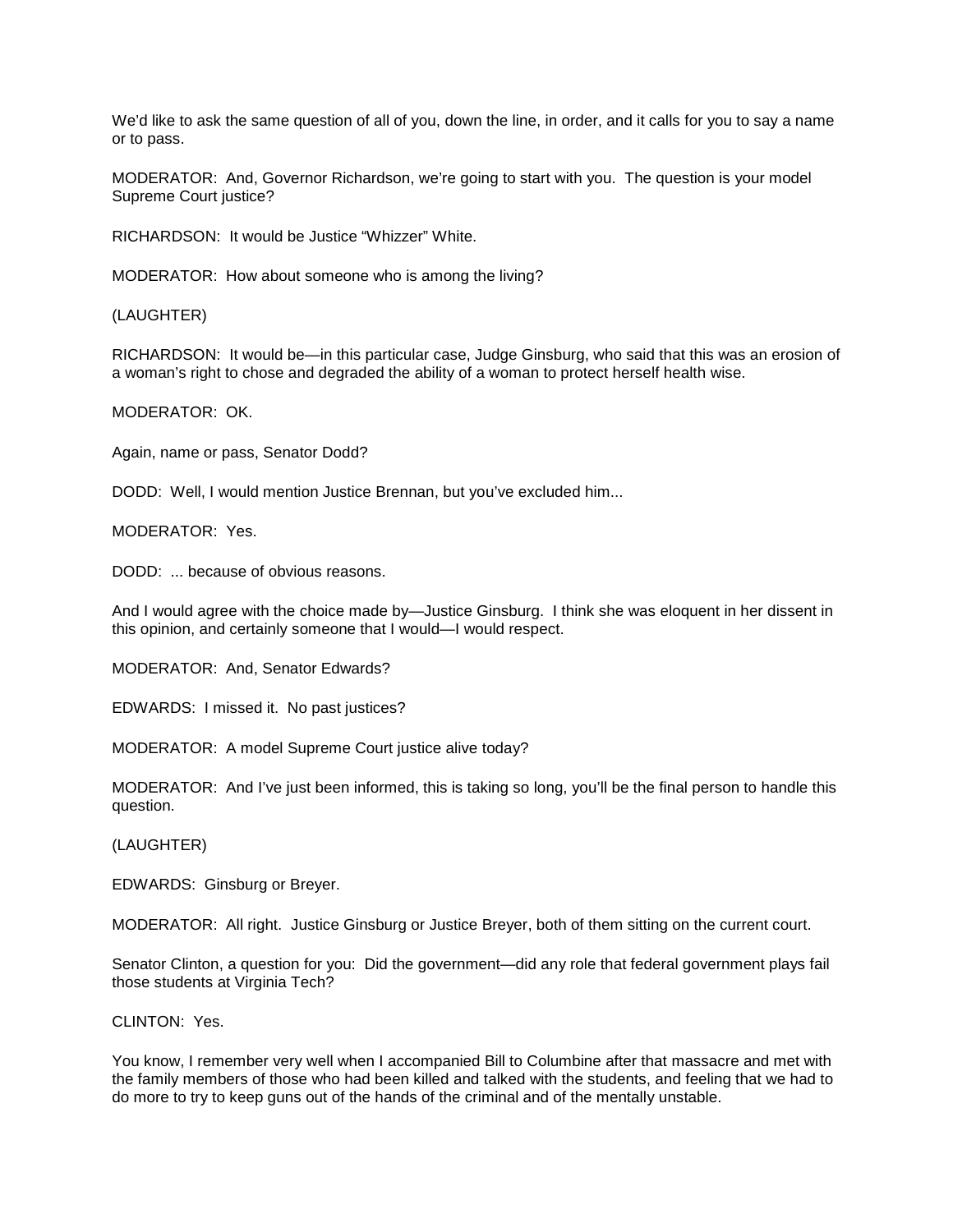And during the Clinton administration, that was a goal—not to, in any way, violate people's Second Amendment rights, but to try to limit access to people who should not have guns.

CLINTON: Unfortunately, we saw the tragedy unfold at Virginia Tech. We now know that the background check system didn't work, because certainly this shooter, as he's called, had been involuntarily committed as a threat to himself and others. And, yet, he could walk in and buy a gun.

MODERATOR: Governor Richardson, you are currently, if our research is correct, the NRA's favorite presidential candidate declared in either party, based on their rating system.

Did anything about the massacre at Virginia Tech make you rethink any part of your position on guns?

RICHARDSON: The first point I'd want to make is my sincerest condolences to the families of those loved ones that perished. It was an unspeakable tragedy.

You're right, Brian. I'm a Westerner. I'm a governor of New Mexico. The Second Amendment is precious in the West. But I want to just state for the record, a vast, vast majority of gun owners are lawabiding.

This is an issue that deals with two fundamental problems in our system right now.

RICHARDSON: The first is mental illness. We should ensure that all federal and state initiatives deal with making sure those with mental illnesses cannot get a gun.

Secondly, I was for instant background checks. We have to make sure that those background checks are state and local. States are properly funded to be able to detect those problems.

Lastly, in this country, mental health is not treated the same as other illnesses. There should be mental health parity in this country and we don't have it and we should finally find ways to ensure that our schools get the help that they need to detect these mentally ill patients.

MODERATOR: Thank you, Governor.

We are over on time.

MODERATOR: And because our producers are learning about the consumption of time, we have our first "show of hands" question tonight.

## (LAUGHTER)

How many of you, in your adult lifetime, have had a gun in the house?

One—Senator Gravel, Senator Biden, Senator Dodd, Governor Richardson, Congressman Kucinich.

Thank you very much.

Senator Biden, the kind of flip side of the question I just asked Senator Clinton: What could the federal government have done to save those kids at Virginia Tech?

BIDEN: Shotgun—not pistol.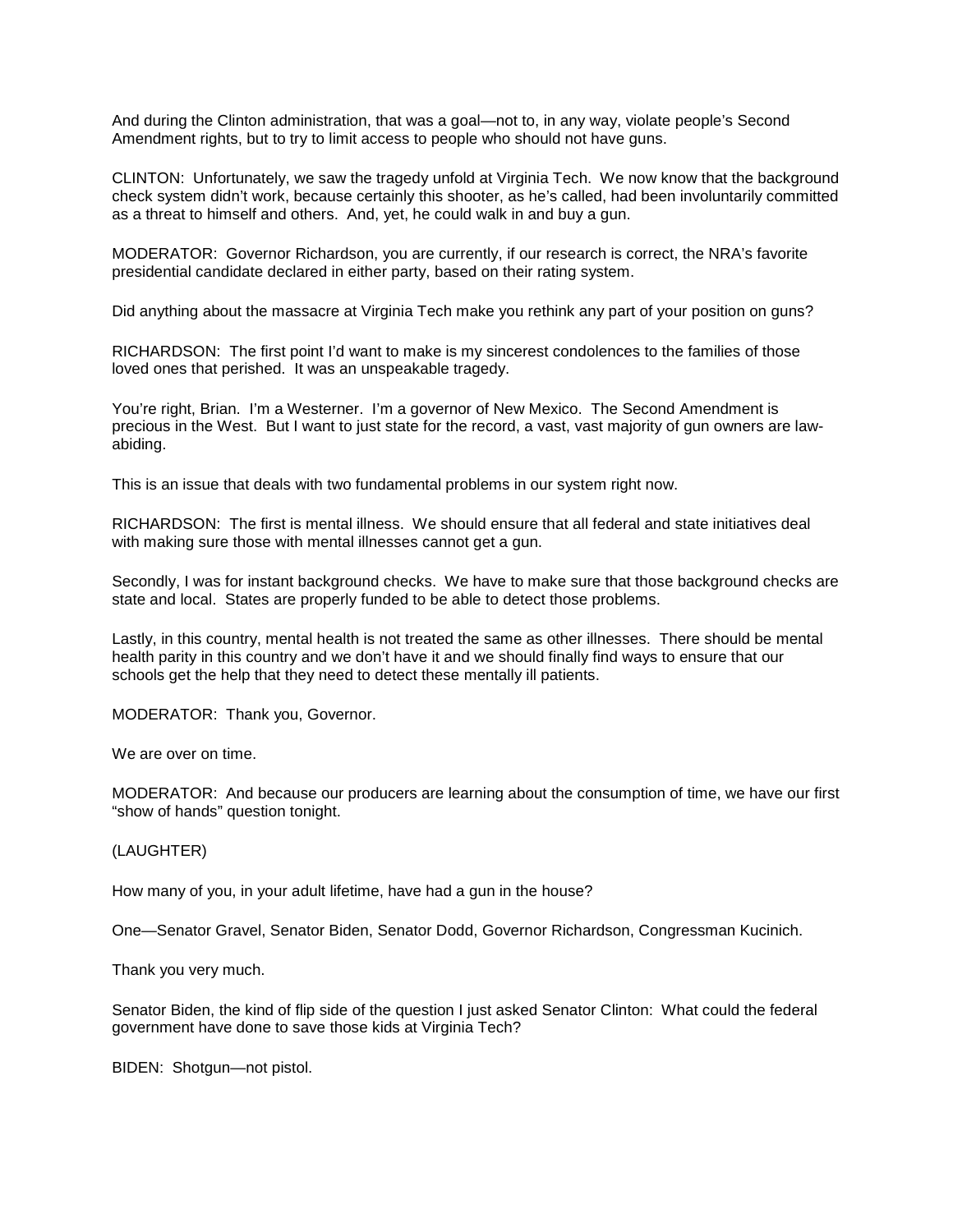What they could have done is two things. One, I was the fellow who, in the so-called Biden crime bill years ago to put 100,000 cops on the street that the Clinton administration made work incredibly well the first assault weapons ban was passed.

I've worked with law enforcement for the past 30 years, deal with getting around with armor-piercing bullets, waiting periods, et cetera.

BIDEN: But the one thing that's clear: We should not have let the assault weapons ban lapse.

Number two, we should close this so-called gun show loophole, so you can't go into a gun show and buy a gun that you couldn't buy walking into a gun shop.

Number three, I agree with everyone here; we have let the country down in the way in which we have not focused on mental illness. We should know that when you sent a kid to college, you're going to be safe at college.

My wife is a doctor of education, a teacher at a community college. If, in fact, she and other teachers determine that a child, by the way they're writing and what they're acting, that they're a danger, the school should be able to take them off the campus.

MODERATOR: Let's talk about health care, an issue that currently ranks a solid second in virtually every opinion poll in the United States.

MODERATOR: Senator Edwards, you have said you would raise taxes to pay for a health care plan. The question is: Which ones?

EDWARDS: I would get rid of George Bush's tax cuts for people who make over \$200,000 a year. But I want to say, this is an example -- we've had a lot of discussion tonight—not a great deal of discussion so far about the substance of the very specific ideas that each of us have on big issues.

I'm proud of the fact that I have a very specific universal health care plan which I think is different than some others on the stage who are running for president.

And I think we have a responsibility, if you want to be president of the United States, to tell the American people what it is you want to do.

Rhetoric's not enough. High-falutin' language is not enough. And my plan would require employers to cover all their employees or pay into a fund that covers the cracks in the health care system— mental health parity, which others have spoken about; chronic care; preventative care; long-term care; subsidized health care costs.

Give people a choice, including a government choice; no pre-existing conditions—banned as a matter of law. And the law actually requires that every single American be covered.

MODERATOR: Senator, thank you.

Senator Obama, how would you pay for your plan?

OBAMA: Well, first of all, let me tell you what I would do.

Number one, I think we should have a national pool that people can buy into if they don't have health insurance, similar to the ones that most of us who are in Congress enjoy right now.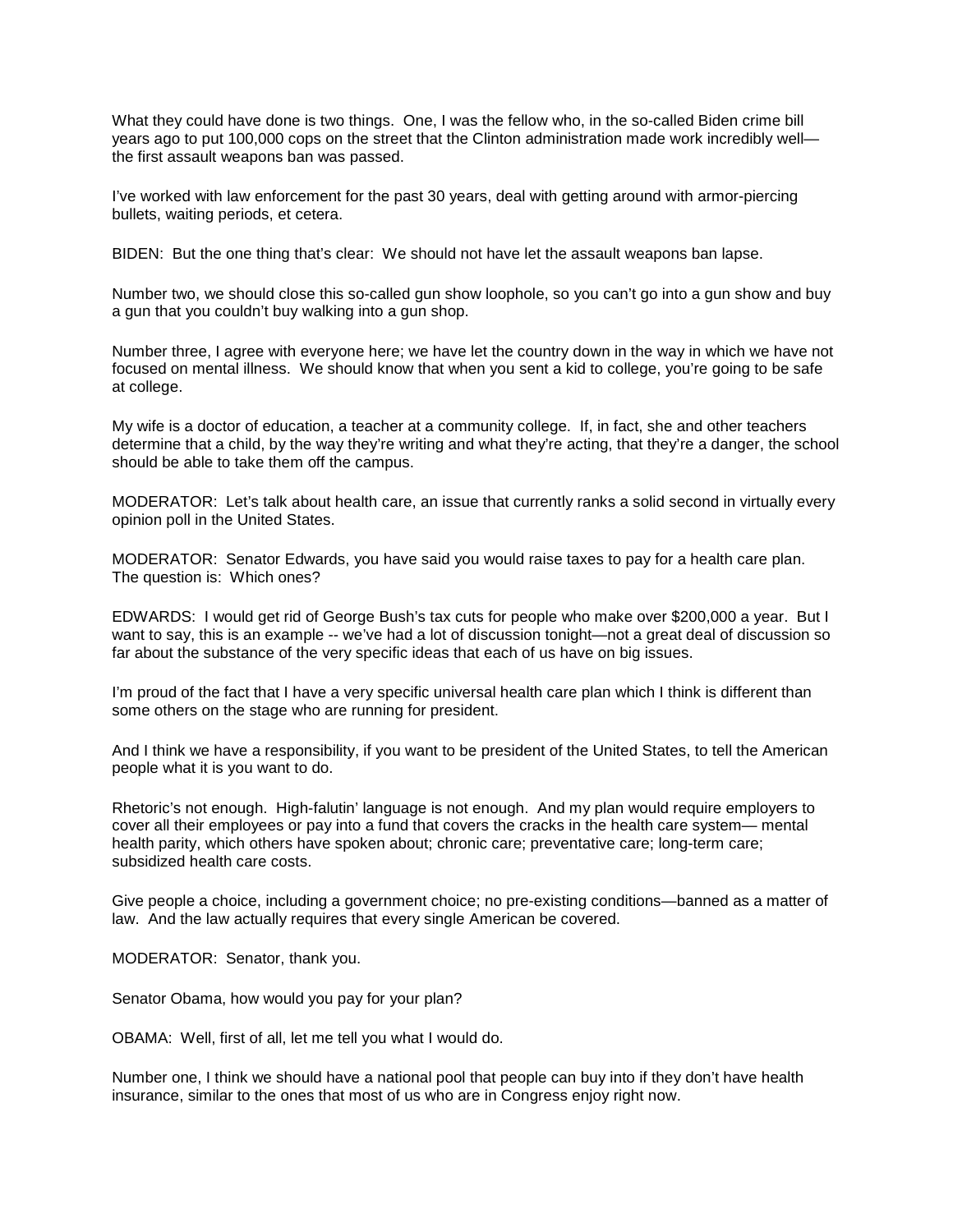It doesn't make sense to me that my bosses, the taxpayers, may not have health insurance that I enjoy.

OBAMA: And we can provide subsidies for those who can't afford the group rates that are available.

The second thing I think that we're going to have to do is make sure that we control costs. We spend \$2 trillion on health care in this country every year, 50 percent more than other industrialized nations. And yet, we don't have, necessarily, better outcomes.

This week, we saw a story that showed that black infant mortality in this country is actually going up in some states, which is shameful and makes no sense.

And if we make sure that we provide preventive care and medical technology that can eliminate bureaucracy and paperwork, that makes a big difference.

The third thing is catastrophic insurance to help businesses and families avoid the bankruptcies that we're experiencing all across the country and reduced premiums for families.

That's the kind of plan that I think we can accomplish, as long as we build the movements to actually make that change happen.

MODERATOR: Senator, thank you.

Senator Clinton, you're perhaps more closely associated with this issue than anyone on this stage.

MODERATOR: How would you pay for your plan?

CLINTON: Well, let me start by saying that all of the ideas that you're going to hear about in this campaign are very important to get out to the public so that people can actually think about them, examine how they would affect their lives because I do have the experience of having put forth a plan, with many of the features that John and Barack just mentioned.

And people were enthusiastic about it initially, but then after the insurance companies and the pharmaceutical companies got finished working on it, everybody got nervous and so politically we were not successful.

Well, I'm ready to try again, and there's three things we've got to do. We've got to control and decrease costs for everyone. This is not just about the uninsured.

Yes, we have nearly 47 million, but we've got many millions more who have an insurance policy that they can barely afford and that they can't get the treatments they need under it. We have to cover everybody but we've got to improve quality.

We can save money within the existing system. I am not ready to put new money into a system that doesn't work until we've tried to figure out how to get the best outcomes from the money we already have.

MODERATOR: Thank you, Senator.

Governor Richardson, you are perhaps the most strident on the position against raising taxes to pay for this.

MODERATOR: But how could it possibly be the domestic Marshall Plan some people say it must be without that kind of revenue?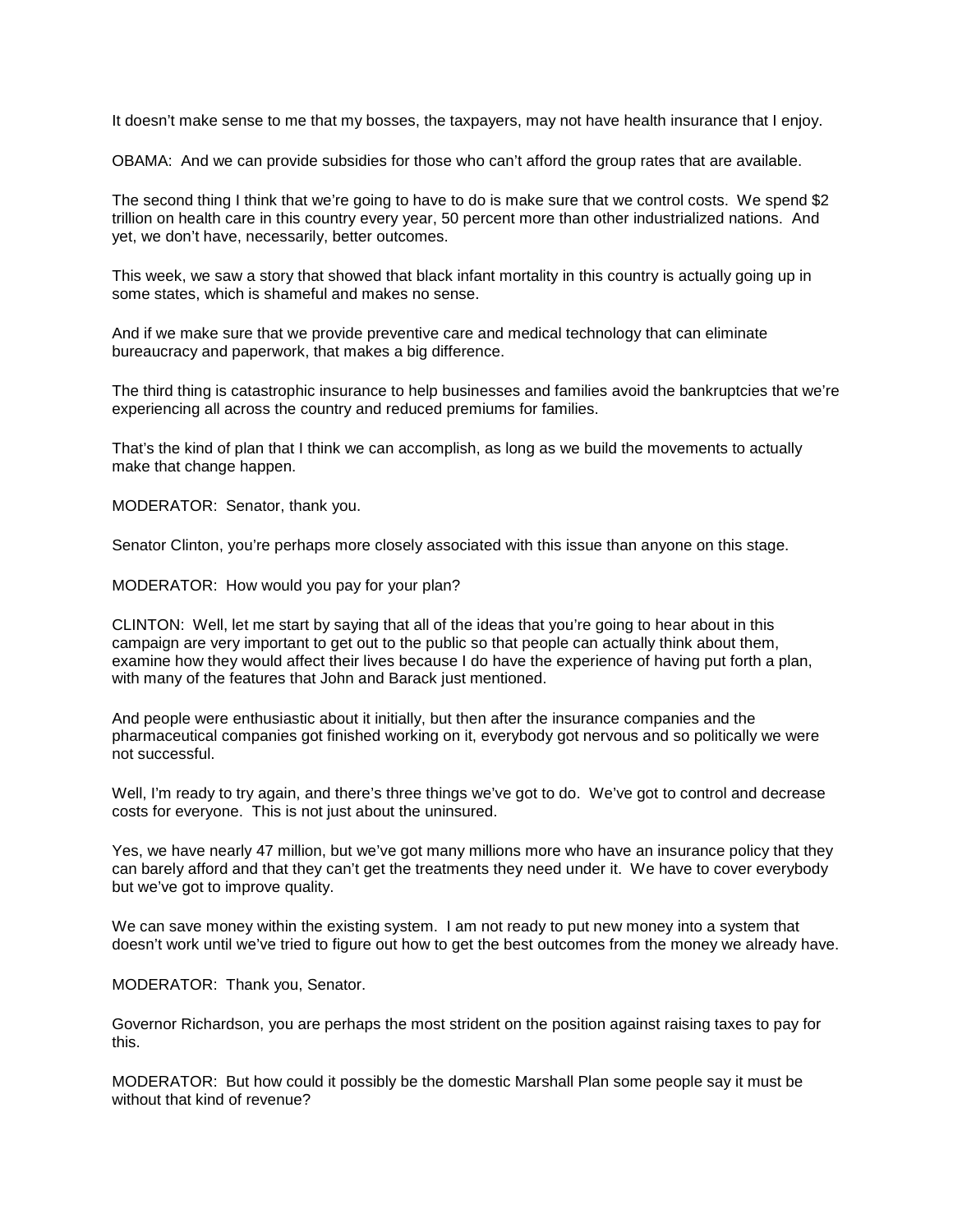RICHARDSON: Well, as Democrats, I just hope that we always don't think of new taxes to pay for programs.

This is what I would do—and I'm a governor; I deal with this issue every day. I deal with the issue of guns every day. I deal with almost everything you asked, as a chief executive.

This is what I would do. I would have the following principles.

In our health care plan, my new health care plan, no new bureaucracy. Every American shares, along with businesses, the state and the federal government. I would focus on prevention.

I would also ensure that the first thing we do is deal with the bureaucracy and inefficiencies in our health care system. Thirty-one percent of our health care goes to inefficiencies and bureaucracy.

If we had a health information system where doctors and nurses could share information about health care, we would save billions of dollars.

I would also make sure that we would re-establish the doctor-patient relationship, eliminate those in the middle, like HMOs and others.

But my plan, I believe, would focus on prevention. We need to focus more on deterring these diseases, like...

MODERATOR: Thank you.

RICHARDSON: ... like diabetes, that is 30 percent of our Medicare costs.

MODERATOR: Thank you, Governor. Time has expired.

At this point, we're going to go to my colleague, Dave Stanton, in the audience, who has another round of questions via e-mail.

MODERATOR: Good. Thanks, Brian.

MODERATOR: And the first one is for Senator Biden.

This is from Daniel in Eastover, South Carolina. He says, "I

would like a comment concerning the ban on South Carolina from the

NAACP; and why they, the candidates, are in South Carolina if they

support the NAACP"

"The NAACP has asked tourists, groups and sporting events not to come to South Carolina until the confederate flag has been removed from the statehouse grounds. Do you agree with that?"

BIDEN: Number-three man in the United States Congress, James Clyburn, who is one of the leaders of the Black Caucus is the reason why this event is here. I think it is better to show off the incredible capability of a historic black college and all these incredible students here than it is to walk away from that opportunity.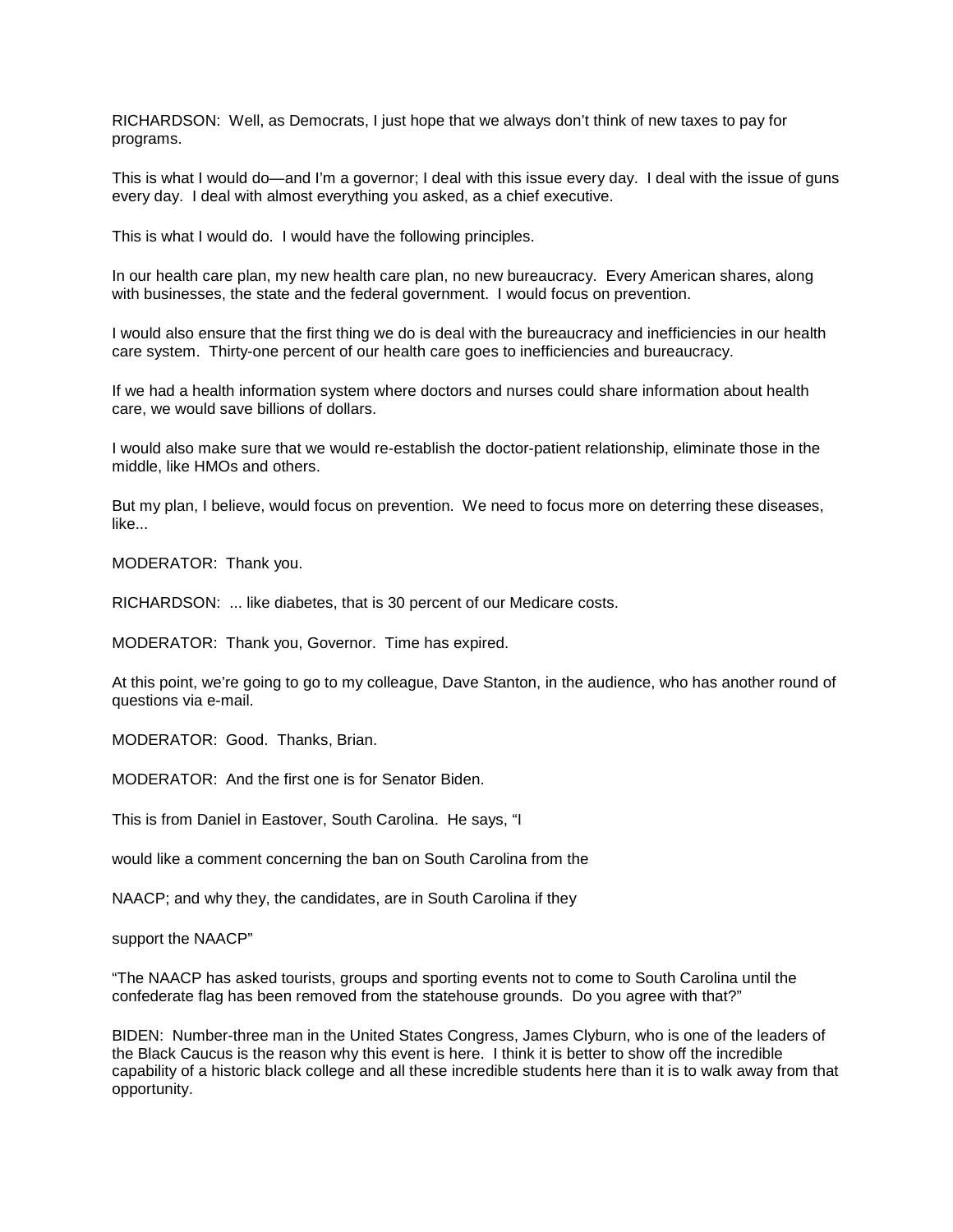## MODERATOR: Senator Obama?

OBAMA: Well, look, I think that the Confederate flag should be put in a museum. That's where it belongs. But we've got an enormous debate that's taking place in this country right now.

I mentioned black infant mortality rates going up. We have poverty in the inner cities and rural communities all across the country. And we've got to engage the American people and the people of South Carolina in that debate.

Hillary mentioned earlier, this is going to be a change election. People are hungry for change. And the question is: Who is going to be the most effective agent for change? And I think in this forum, it gives voters the opportunity to see who that's going to be.

MODERATOR: The next question is a short-answer question; one sentence. And I am going to ask each of you, beginning with Senator Gravel.

MODERATOR: This is from Paula in Conway, South Carolina: "What is the most significant political or professional mistake you have made in the past four years? And what, if anything, did you learn from this mistake which makes you a better candidate?"

And make the sentence no longer than 20 seconds.

Senator Gravel?

GRAVEL: I've just grown up. I'm the senior statesman on here, and I was beginning to feel like a potted plant standing over here.

But let me point out to you, in one sentence, you know: I won't hold their youth and inexperience against them.

(LAUGHTER)

MODERATOR: Thank you, sir.

Representative Kucinich?

#### (LAUGHTER)

KUCINICH: You know, I know you set a time frame on this, but the thing that immediately comes to mind is when I was mayor of Cleveland, on Good Friday, I fired the police chief live on the 6:00 news.

(LAUGHTER)

MODERATOR: Senator Clinton?

CLINTON: Well, I don't have enough time to tell you all the mistakes I've made in the last many years.

Certainly, the mistakes I made around health care were deeply troubling to me and interfered with our ability to get our message out.

CLINTON: And, you know, believing the president when he said he would go to the United Nations and put inspectors into Iraq to determine whether they had WMD.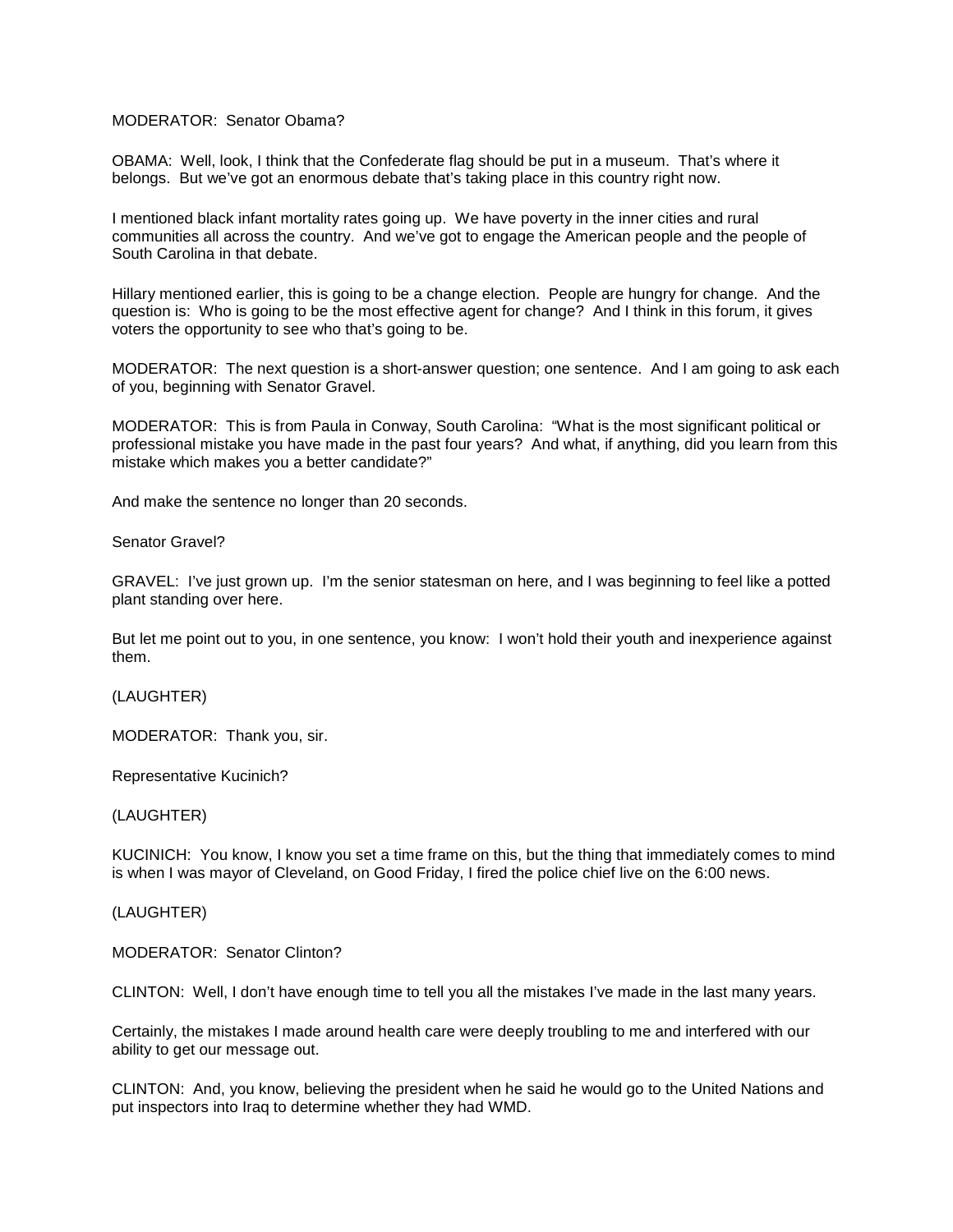## MODERATOR: Senator Obama?

OBAMA: Well, my wife, who is here, may have a longer list..

#### (LAUGHTER)

But I think professionally the biggest mistake that I made was when I first arrived in the Senate. There was a debate about Terri Schaivo, and a lot of us, including me, left the Senate with a bill that allowed Congress to intrude where it shouldn't have.

And I think I should have stayed in the Senate and fought more for making sure that families make those decisions and not bureaucrats and politicians.

## MODERATOR: Senator Biden?

BIDEN: Overestimating the competence of this administration and underestimating the arrogance. I really thought, working with the secretary of state and with other Republicans, I could impact on George Bush's thinking.

BIDEN: And that was absolutely not within my capacity.

MODERATOR: Senator Edwards?

EDWARDS: I was wrong to vote for this war. Unfortunately, I'll have to live with that forever. And the lesson I learned from it is to put more faith in my own judgment.

MODERATOR: Senator Dodd?

DODD: Well, it's been said before, won't be the first or the last, but I also agree on the war in Iraq was a huge mistake.

MODERATOR: Governor Richardson?

RICHARDSON: I'm impatient. I try to change institutions in my state rapidly. I'm too aggressive.

One instance: In New Mexico, I desperately wanted a year ago to increase the minimum wage to \$7.50. And instead of pursuing diplomacy, for which I'm known for, instead of consultation, I tried to ram it through my legislature.

We finally got it done a year later. But if there's one mistake

and I've made a lot of mistakes. I'm not perfect.

MODERATOR: Thank you, sir.

Senator Clinton, if you were currently the president, would you defy the majority of American citizens and offer a form of amnesty for illegal aliens?

CLINTON: Well, I'm in favor of comprehensive immigration reform, which includes tightening our border security, sanctioning employers to employ undocumented immigrants, helping our communities deal with the costs that come from illegal immigration, getting the 12 million or so immigrants out of the shadows. That's very important to me.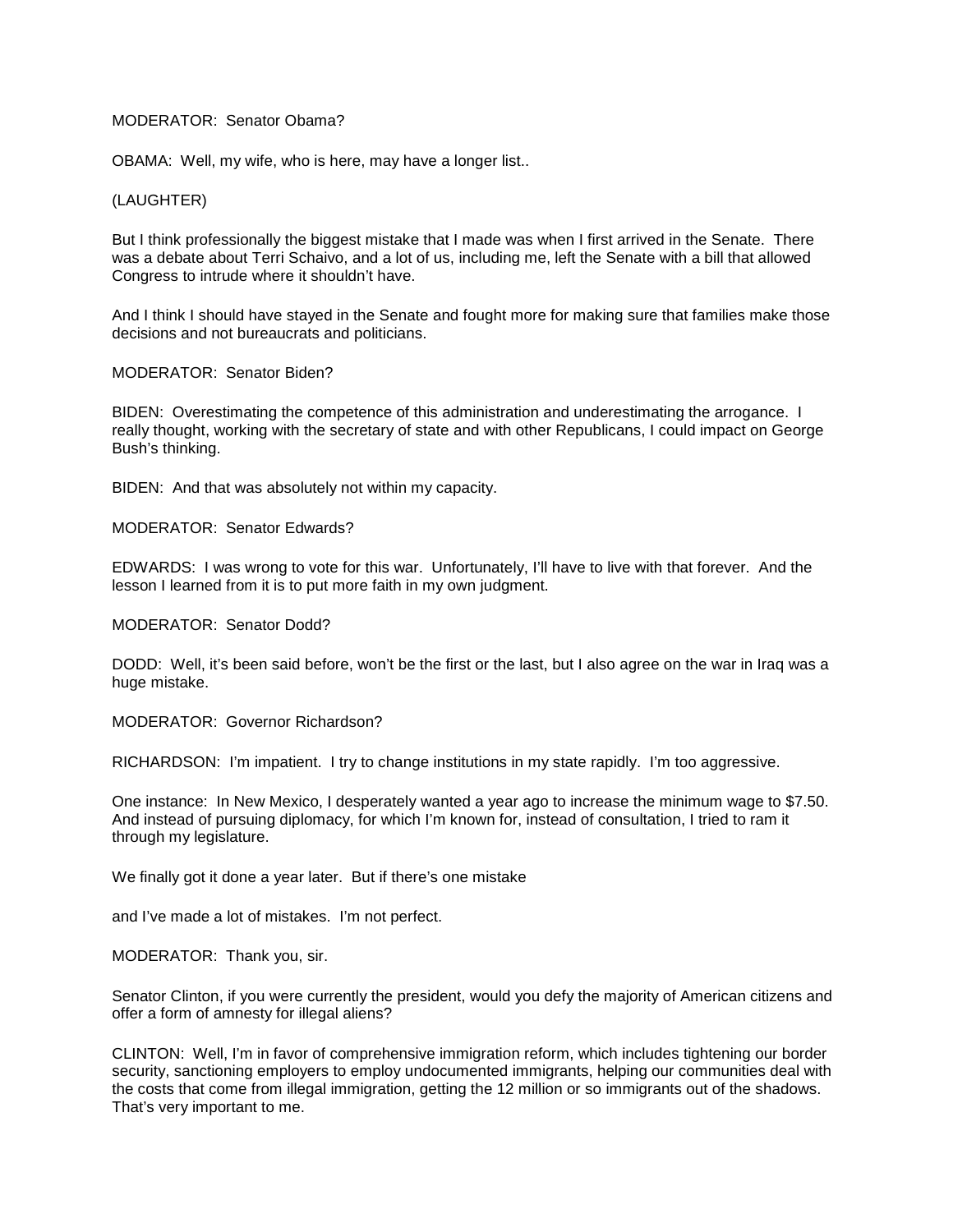After 9/11, we've got to know who's in this country. And then giving them a chance to pay a fine, pay back taxes, learn English and stand in line to be eligible for a legal status in this country.

MODERATOR: Time's up. Thank you, ma'am.

And that question was from Chris in Myrtle Point, Oregon.

Senator Biden, this is for you.

"In comparison to countries like Japan, China and India, we have the least number of young people going for advanced degrees in science and engineering. How are you going to reverse this brain drain?" From Darren (ph) in Evanston, Illinois.

BIDEN: Change the fundamental way we educate our children. There's two things everyone knows: the smaller the class size, the better the outcome; and the better the teacher, the better the outcome.

In those very nations named, a teacher makes as much as an engineer. If we want the best students in the world, we need the best teachers in the world.

MODERATOR: Senator Dodd, this is from Joe, and he asked, "I have to pass a drug test to earn a paycheck. Shouldn't the welfare recipient have to pass one to receive a check, as well?"

DODD: Well, not necessarily. I think the country gets uneasy about going around and testing us all the time. We're over-tested, in some cases, already as it is.

Frankly, I think you clearly have to have rules and regulations here, but going around and insisting upon this—you may have very— people who need that for their families and children. All of our sudden—there may be addicts that need that help and assistance— to deprive them of that because they have an illness seems to me the wrong direction to be going in.

Let's be more respectful. Let's reach out to people—a bit more of that compassion we talk about all the time.

MODERATOR: And, Senator Edwards, this is for you from Auggie (ph) in Darlington, South Carolina.

MODERATOR: "Concerning the astronomical windfall of major oil companies again in the first quarter. Why is gas still on the rise?"

EDWAREDS: Well, for a lot of reasons. Number one, is extraordinary demand in America. And we use 22 million barrels of oil a day. Twelve million of those barrels are imported. It's the reason we have to make a bold transformation from what we are doing now.

Also, on the issue of climate change, we ought to cap carbon emissions in the United States. We ought to invest in clean alternative sources of energy. We ought to invest in carbon sequestration technology, in cold technology. A billion dollars, at least, into making sure we build the most fuel efficient vehicles on the planet.

We ought to ask Americans to patriotic about something other than war. To be willing to conserve.

MODERATOR: Representative Kucinich, this is from Ashley in Elgin, South Carolina.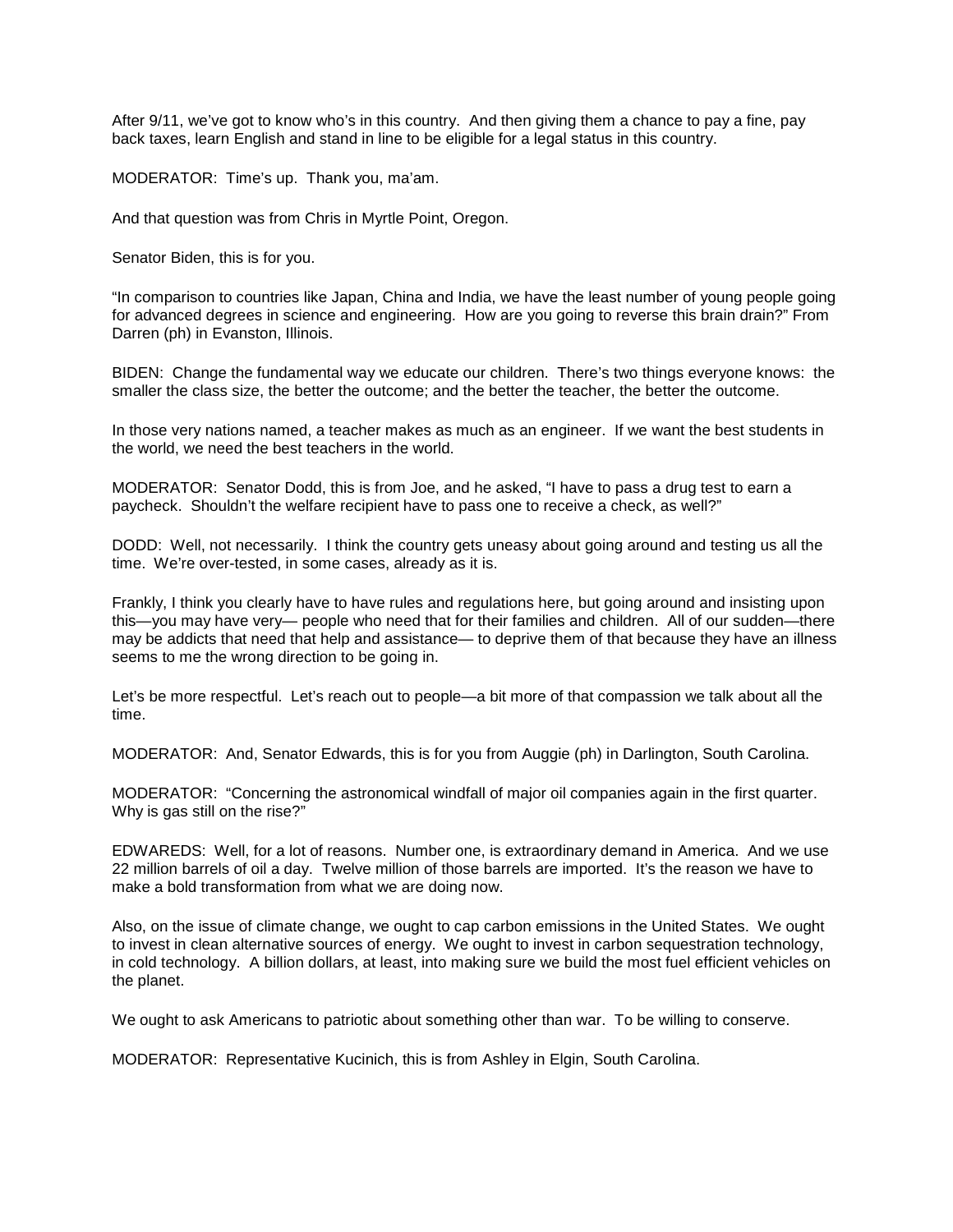"I am what I consider a middle class American. It is almost to the point where I am consider dropping my medical insurance because premiums are just too high. What are you planning to do to help Americans have affordable health care premiums?"

KUCINICH: Actually, first of all, I want you to know that I live in the—the house that I live in right now that I bought in 1971 for \$22,500 connects me very strongly to middle class communities. That's where I come from.

The problem with our health care system—premiums, co-pays and deductibles which, for profit insurance companies, run through the roof. I'm the cosponsor of the Conyers-Kucinich bill, H.R. 676, provides for universal, not-for-profit health care, takes that \$2.2 trillion and puts it all into health care for people. We are already paying for a universal system of health care.

MODERATOR: Time's up. Time's up.

KUCINICH: We're just not getting it.

MODERATOR: Thank you, sir. And this, again, for all of us, one sentence, and the question is this: "While sitting in the Oval Office on the first day of your administration, name the first thing that you want accomplished by the end of that first day."

MODERATOR: This is from Susan in West Colombia, South Carolina.

Governor Richardson?

RICHARDSON: The first day I would get us out of Iraq with diplomacy. The second day, I would plan a huge initiative on making America energy independent, with an Apollo-like program to become more reliant on renewable fuels.

I'd ask the American people to sacrifice in so doing.

Third, I would have a major initiative on climate change. Ninety percent...

MODERATOR: Times up.

RICHARDSON: ... reduced emissions by 2050.

The fourth day, I would take off.

MODERATOR: Thank you, sir.

(LAUGHTER)

Unfortunately, that takes all our time for this segment.

MODERATOR: I'm telling you, it's tough up here. There's no such thing as one sentence with this crowd.

We have to do a little bit of housekeeping here, and that is this, our NBC stations across the state of South Carolina have been carrying this live on over-the-air and cable television.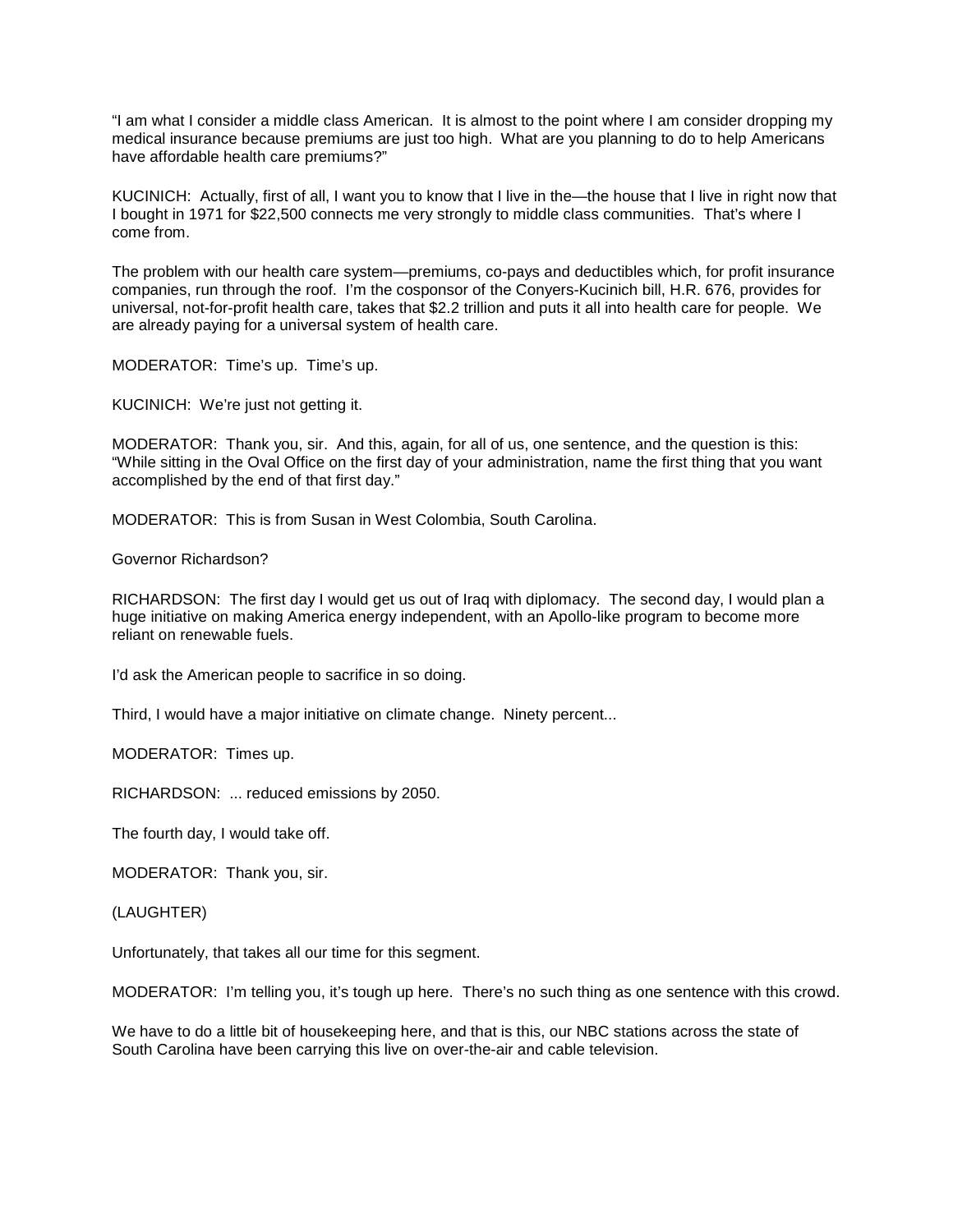MODERATOR: We're going to say goodbye to them. We will continue on MSNBC on cable and the Internet with our conversation. This brings us into the final half-hour of tonight's conversation. And we're going to switch categories now to what we are calling non-Iraq foreign policy.

Senator Obama, what are America's three most important allies around the world?

OBAMA: Well, I think the European Union as a whole has been a long-standing ally of ours, and through NATO we've been able to make some significant progress. Afghanistan, in particular, is an area where we should be focusing. NATO has made real contributions there.

Unfortunately, because of the distraction of Iraq, we have not finished the job in terms of making certain that we are driving back the Taliban, stabilizing the Karzai government, capturing bin Laden and making sure that we've rooted out terrorism in that region.

OBAMA: We also have to look east, because increasingly, the center of gravity in this world is shifting to Asia. Japan has been an outstanding ally of ours for many years.

But, obviously, China is rising and it's not going away.

They're neither our enemy nor our friend. They're competitors. But we have to make sure that we have enough military-to-military contact, and forge enough of a relationship with them that we can stabilize the region.

That's something I'd like to do as president.

MODERATOR: Senator, thanks. I'll give you a follow-up.

I didn't hear you mention Israel, and I ask because there is a quote attributed to your name. You said recently, "No one is suffering more than the Palestinian people."

Do you stand by that remark?

OBAMA: Well, keep in mind what the remark actually, if you had the whole thing, said. And what I said is nobody has suffered more than the Palestinian people from the failure of the Palestinian leadership to recognize Israel, to renounce violence, and to get serious about negotiating peace and security for the region.

OBAMA: Israel has been one of our most important allies around the world. It's the only established democracy in the Middle East. It's the linchpin of much of our efforts in the Middle East.

But the United States has to get engaged in this region. And that's something that this president has not done. That's something that I intend to do.

MODERATOR: Time is up, Senator.

Senator Biden, from the Senate Foreign Relations Committee, what three nations, other than Iraq, represent, to you, the biggest threat to the United States?

BIDEN: The biggest threat to the United States is, right now, North Korea.

Iran not as big a threat, but a long-term threat.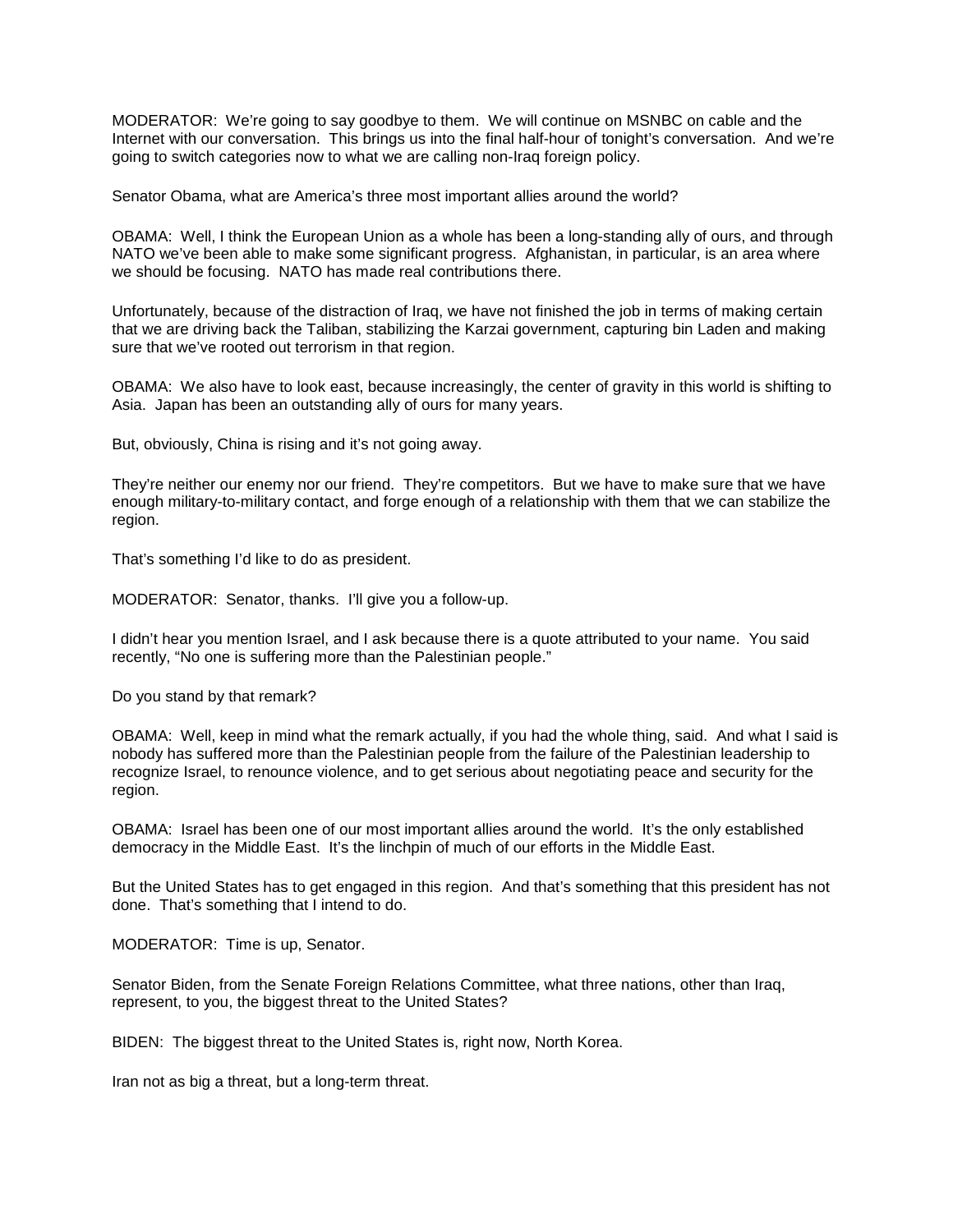And quite frankly, the tendency of Putin to move in a totalitarian direction, which would unhinge all that's going on positively in Europe.

And it requires us to make two fundamental changes in this administration's policy.

We have to jettison this notion of preemption as a doctrine, and we have to jettison the notion of regime change. Replace it with prevention; open our ears and talk, before things become crises.

BIDEN: And, two, we have to move in the direction of making sure that we deal with the one thing that no one's talking about, and that is conduct change, not regime change.

Think of the folly of what this administration has acted on. It has said, "By the way, give up your weapons, the very thing that's us from attacking you. And once you give them up, then we're going to take you out."

That's the logic of this administration. That's why we've lost respect all over the world.

My goal would be to reestablish America's place in the world.

MODERATOR: Senator, thank you.

Senator Gravel, same question: Other than Iraq, the three most important enemies to the United States?

GRAVEL: We have no important enemies. What we need to do is to begin to deal with the rest of the world as equals. And we don't do that.

We spend more as a nation on defense than all the rest of the world put together. Who are we afraid of?

GRAVEL: Who are you afraid of, Brian? I'm not. And Iraq has never been a threat to us. We invaded them. I mean, it is unbelievable. The military industrial complex not only controls our government, lock, stock and barrel, but they control our culture.

MODERATOR: Senator Edwards, Russia has been in the news of late. Just today, they suspended an arms deal over a squabble. Simply, do you regard them as a friend or a foe?

EDWARDS: Well, what's happened in Russia, of course, is they've moved from being a democracy under Yeltsin to being a complete autocracy under Putin. The government has been centralized. Any kind of democratic effort, any opposition party, any opposition voice has been squashed.

I think the question we should be asking ourselves—and I've thought a lot about this. I've spent a fair amount of time since the last election working overseas and working on these issues. I think the question we should be asking ourselves is how does America change the underlying dynamic of what's happening in the world?

EDWARDS: We need to maintain our strength, military, economic, political. But how do we ultimately change what's happening, the threats that America faces?

I think for that to occur, the world has to see America as a force for good again, which is why I talked about making—leading an effort to make primary school education available to 100 million children in the world who don't have it, in the Muslim world, in Africa, in Latin America.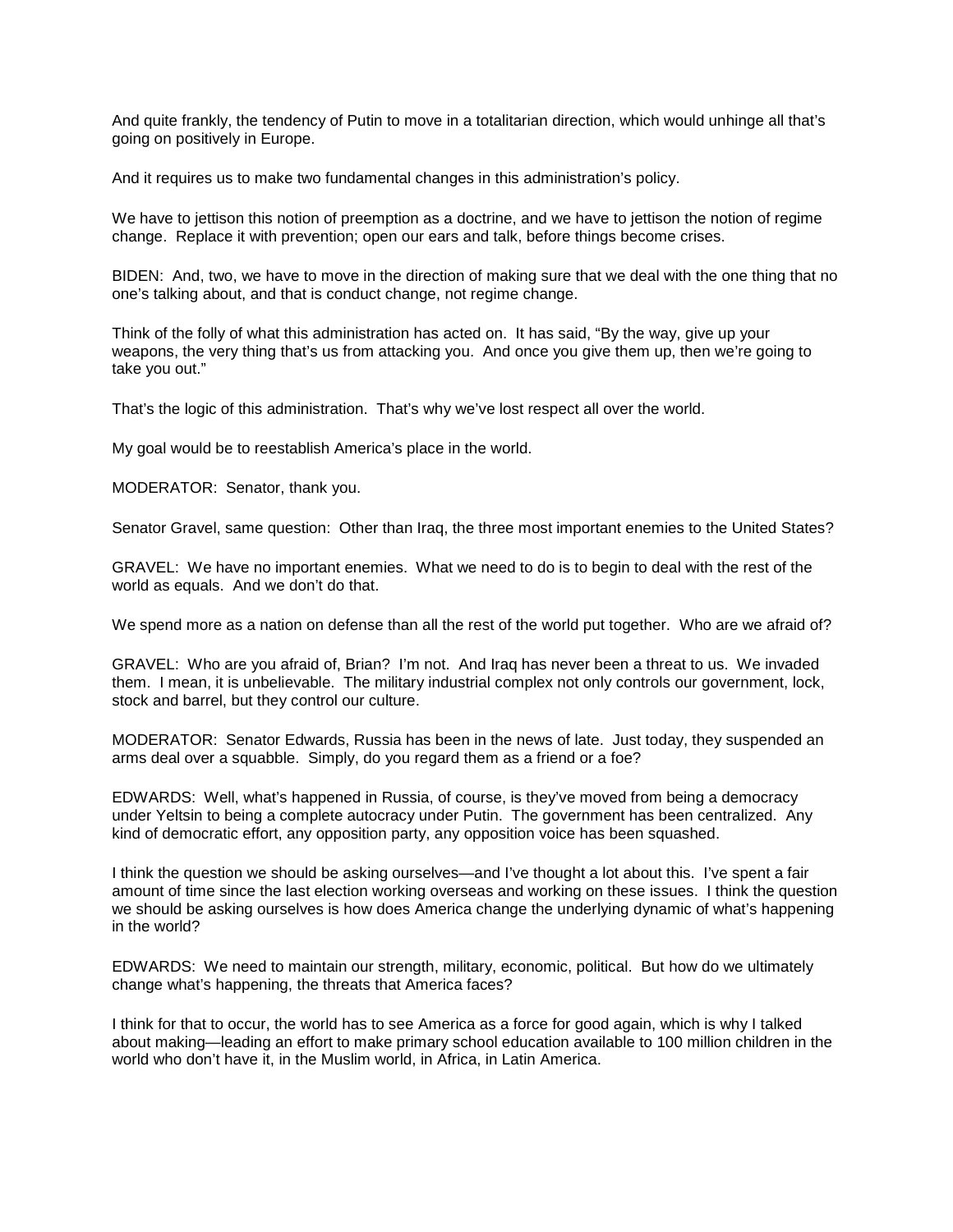Leading an international effort on sanitation, clean drinking water, economic development using microfinance as a tool. I mean, here's a way that America could actually demonstrate its commitment to humanity, which I think is critical for our leadership.

MODERATOR: Senator, thank you. Governor Richardson, with your forays into diplomacy, four nominations for Nobel Peace Prizes, when you consider that President Bush said he once looked into the soul Putin, how would you do things differently with Russia?

RICHARDSON: What I would do is, I would assess what our strategic interests are. What would I want from Russia?

Number one, I want them to control some of the loose nuclear weapons in their domain.

Number two, I'd want them to be more humane in dealing with Chechnya.

Number three, I'd want them to be a stable source of energy for this country.

Number four, I would want them to promote more democracy in their own nation.

Now, my precepts in foreign policy are this—I think this president characterizes this—being stubborn isn't a foreign policy. And power without diplomacy is blank.

I would focus my presidency on dealing with the real threats to America. International terrorism, nuclear proliferation. I've dealt directly with North Korea. I think we've made the situation better.

Number three, I would deal with issues like Darfur.

Why is it that America does not care about Africa, about genocide, about issues relating to enormous amount of deaths that are brought forth by international poverty?

MODERATOR: Governor, thank you.

We are all out of time.

Senator Clinton, a friend of yours from back home, said this week: Quote, "the Democrats do not understand the full nature and scope of the terrorist war against us."

Another quote: "America will be safer with a Republican president."

How do you think, Senator, that it happened that that notion of Republicans as protectors in a post 9/11 world has taken on so?

CLINTON: Well, Brian, I think that, as a senator from New York, it is something that I have worked on very hard ever since 9/11 -- to try to convince the administration to do those things that would make us safer. And I think there's a big disconnect between the rhetoric and the reality.

We haven't secured our borders, our ports, our mass transit systems. You can go across this country and see so much that has not been done.

CLINTON: The resources haven't gotten to the front lines where decisions are made in local government the way that they need to.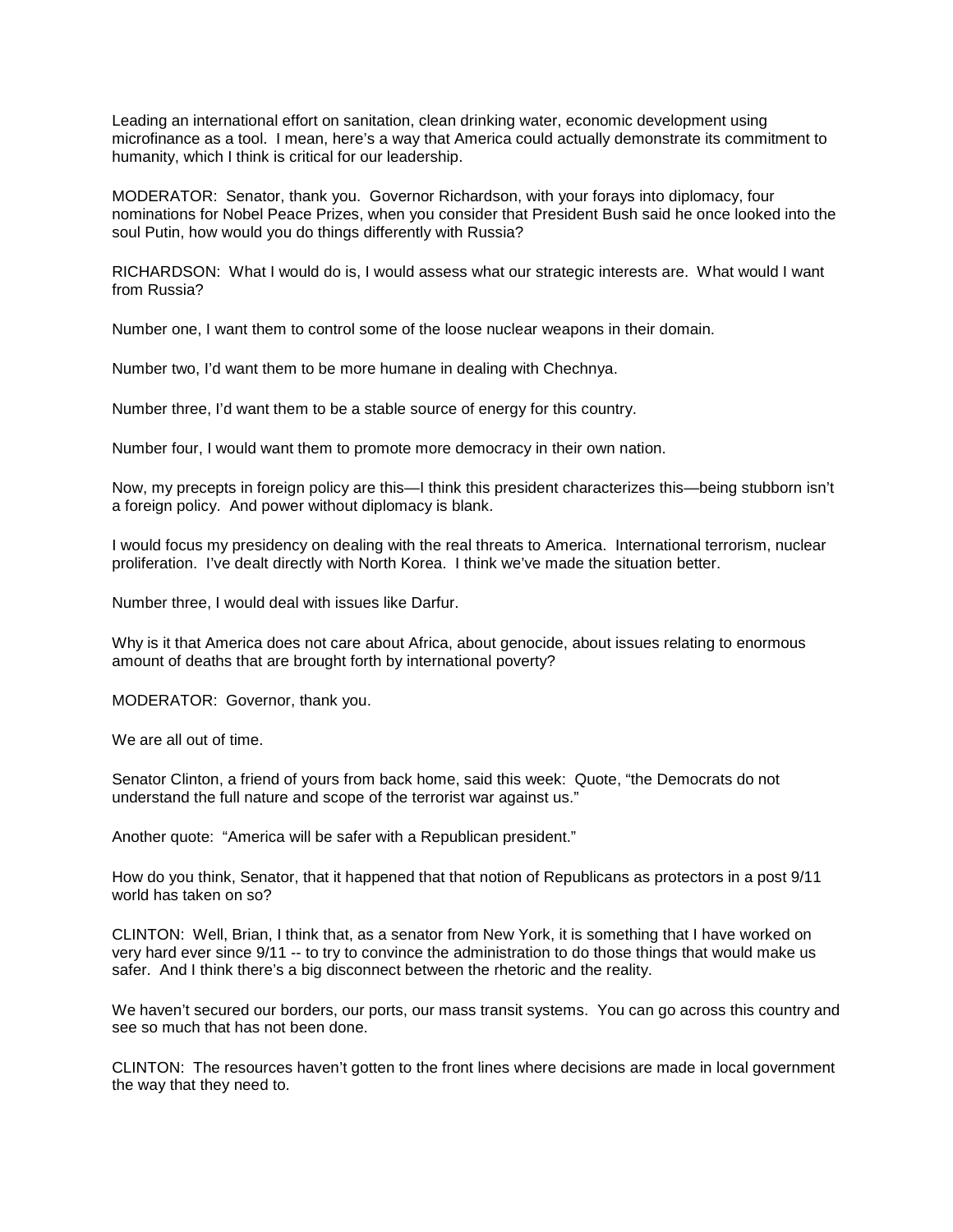And I think that this administration has consistently tried to hype the fear without delivering on the promise of making America safer.

And its foreign policy around the world, as you've heard from all of my colleagues here, has also made the world less stable, which, of course, has a ripple effect with respect to what we're going to face in the future.

So I hope that we can put that myth to rest. It is certainly something I will try to do during the campaign.

MODERATOR: Senator Dodd, same question. How has this label been attached to the Democratic Party, that the Republicans will protect America best?

DODD: Well, that's a great question, Brian, because it's a myth in the sense when you consider what this administration has done over six years, given the attacks we faced on 9/11.

Here our first responders are not getting the support they deserve, the administration has been resistant in supporting them; the war in Iraq, rather than dealing with the Taliban in Afghanistan where our efforts should have been over the last number of years; not building the kind of international support—stateless terrorism is a multinational problem. It's a tactic.

DODD: It requires a multinational response. This administration has walked away from that. The very institutions we need to build to have us effectively engage and fight back against terrorism, this administration seems to take the other track and move in another direction.

I would have asked your question earlier on what's the serious threat we face. It is stateless terrorism. It isn't states. It's the absence of diplomacy, the absence of engaging with nations around the world to build those relationships that allow us to have a far more effective response to the scourge that we face in this century.

DODD: We need to have leadership that knows how to build those relationships to encourage that kind of participation. This administration's done just the opposite.

MODERATOR: Senator, thank you.

Second "show of hands" question: Do you believe there is such a thing as a global war on terror?

Let's try Congressman Kucinich.

Why is your hand not up?

KUCINICH: Because the fact of the matter is that the global war on terror has been a pretext for aggressive war. As president of the United States, I intend to take America in a different direction, rejecting war as an instrument of policy, reconnecting with the nations of the world, so that we can address the real issues that affect security all over the globe and affect our security at home: getting rid of all nuclear weapons, the United States participating in the chemical weapons convention, the biological weapons convention, the small arms treaty, the landmine treaty, joining the International Criminal Court, signing the Kyoto climate change treaty.

<<FDCH>>

.SOHfd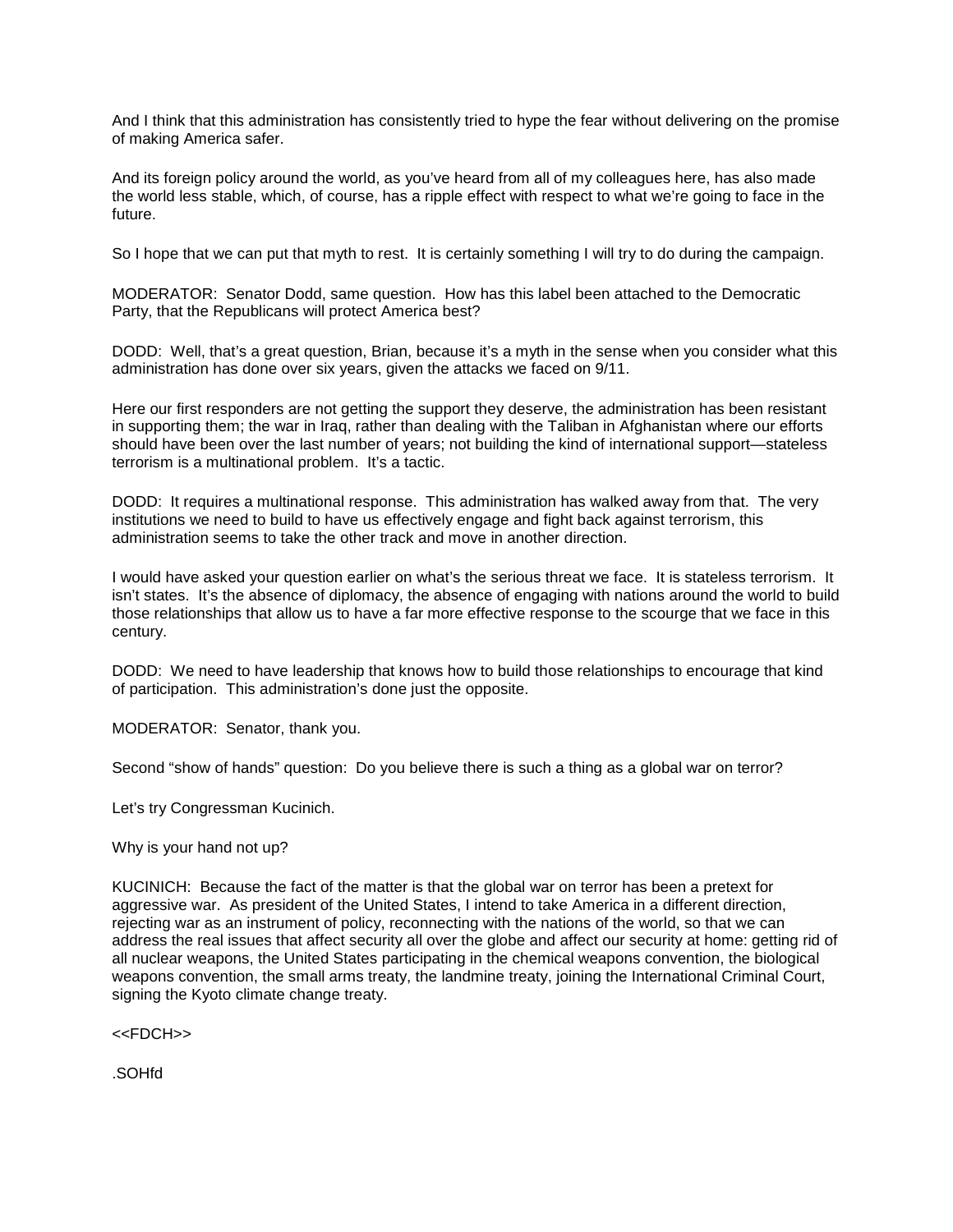#### f6958-fnsfd

u w DEMS-DEBATE-NBC 65thadd f6866 04-26 0218

#### ^DEMS-DEBATE-NBC

.STX

XXXclimate change treaty.

KUCINICH: The world is waiting for an American president who reaches out in a hand of friendship; who understands this is a complex world, but doesn't see the world in terms of enemies.

The minute that we have dichotomous thinking of us versus them, we lose the opportunity to be able to connect with people.

I'd open up relations with Syria and Iran, and all those nations that need the United States to say we want to talk. And I'd also put right on the front of the agenda peace between the Israelis and the Palestinians, because I can—I can play an even-handed role in moving—in reaching out to bring those peoples together.

MODERATOR: Time has expired.

Thank you, Congressman.

Senator Obama, if, God forbid a thousand times, while we were gathered here tonight, we learned that two American cities have been hit simultaneously by terrorists and we further learned, beyond the shadow of a doubt it had been the work of Al Qaida, how would you change the U.S. military stance overseas as a result?

OBAMA: Well, the first thing we'd have to do is make sure that we've got an effective emergency response, something that this administration failed to do when we had a hurricane in New Orleans.

OBAMA: And I think that we have to review how we operate in the event of not only a natural disaster, but also a terrorist attack.

The second thing is to make sure that we've got good intelligence, a., to find out that we don't have other threats and attacks potentially out there, and b., to find out, do we have any intelligence on who might have carried it out so that we can take potentially some action to dismantle that network.

But what we can't do is then alienate the world community based on faulty intelligence, based on bluster and bombast. Instead, the next thing we would have to do, in addition to talking to the American people, is making sure that we are talking to the international community.

Because as already been stated, we're not going to defeat terrorists on our own. We've got to strengthen our intelligence relationships with them, and they've got to feel a stake in our security by recognizing that we have mutual security interests at stake.

MODERATOR: Senator, thank you.

Senator Edwards, same question: God forbid, two simultaneous attacks tonight, we knew it was Al Qaida, what would you change about U.S. military stance overseas?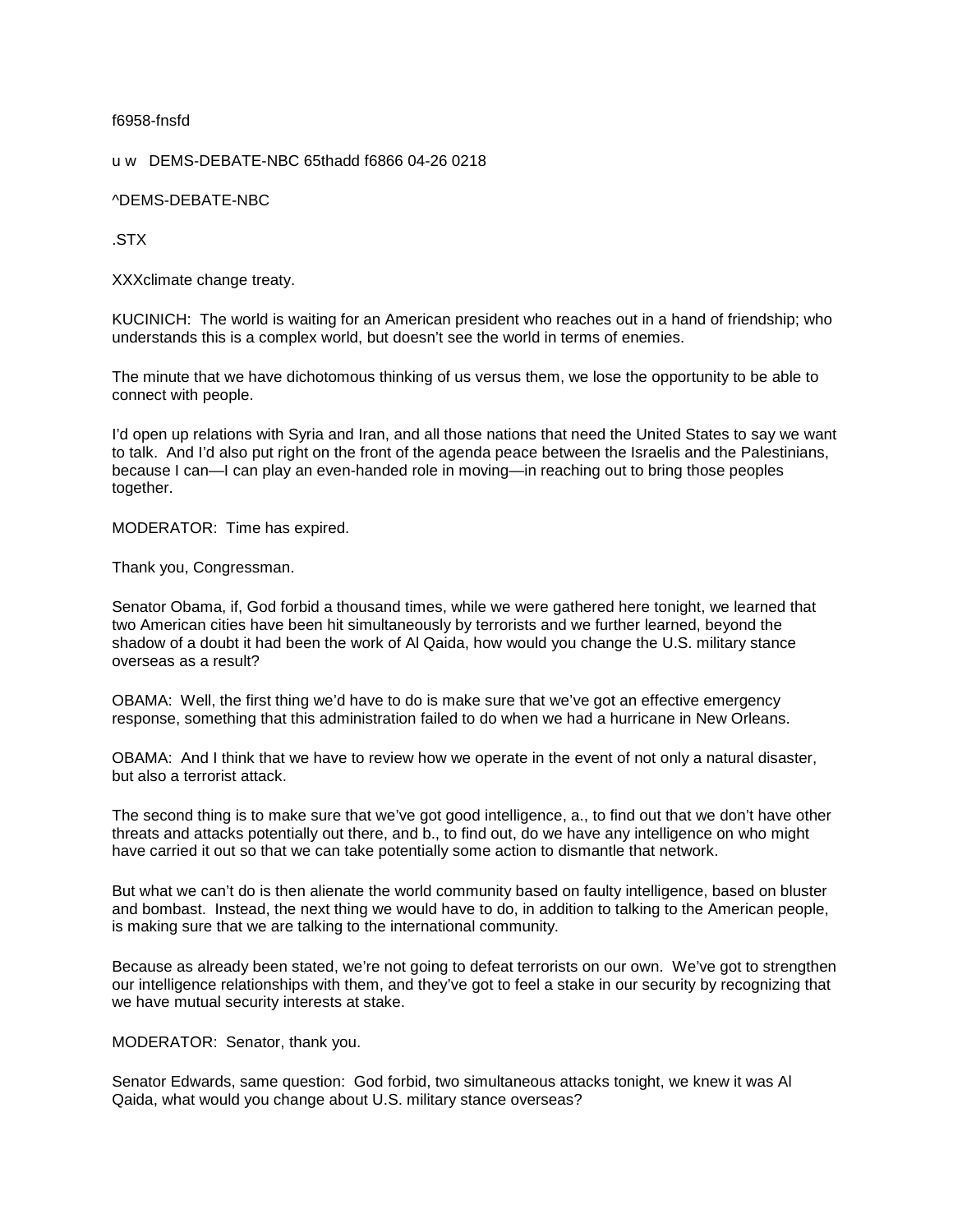EDWARDS: Well, the first thing I would do is be certain I knew who was responsible, and I would act swiftly and strongly to hold them responsible for that.

The second thing I would do—and, of course, some of these have been mentioned already—is find out how did this happen without our intelligence operations finding out that it was in a planning stage; how did they get through what we all recognize is a fairly porous homeland security system that we have in this country that has not been built the way it needed to be built?

You know, did the weapons that created these two simultaneous strikes come through our ports? Were they in one of the containers that have not been checked? How did these weapons get here, and how do we stop it from happening again?

I believe—and this goes to the question you asked earlier, just a few minutes ago—global war on terror. I think there are dangerous people and dangerous leaders in the world that America must deal with and deal with strongly.

But we have more tools available to us than bombs.

EDWARDS: And America needs to use the tools that are available to them, so that these people who are sitting on the fence, the terrorists are trying to recruit the next generation get pushed to our side, not to the other side. We've had no long-term strategy. We need one and I will provide one as president.

MODERATOR: We are out of time, thank you.

Senator Clinton, same question.

CLINTON: Well, again, having been a senator during 9/11, I understand very well the extraordinary horror of that kind of an attack and the impact that it has, far beyond those that are directly affected.

I think a president must move as swiftly as is prudent to retaliate.

If we are attacked, and we can determine who is behind that attack, and if there are nations that supported or gave material aid to those who attacked us, I believe we should quickly respond.

CLINTON: Now, that doesn't mean we go looking for other fights. You know, I supported President Bush when he went after Al Qaida and the Taliban in Afghanistan.

And then when he decided to divert attention to Iraq, it was not a decision that I would have made, had I been president, because we still haven't found bin Laden. So let's focus on those who have attacked us and do everything we can to destroy them.

MODERATOR: Out of time, Senator. Thank you.

Just over 14 minutes left, by my caluculations. Let's enter more of a mixed bag of questions here as we go down the home stretch. Another show of hands.

Is anyone on this stage willing to enter into Congressman Kucinich's effort to impeach Vice President Cheney?

MODERATOR: That being the response, Congressman, perhaps it's an appropriate question: Is this a proper use of public congressional time and energy?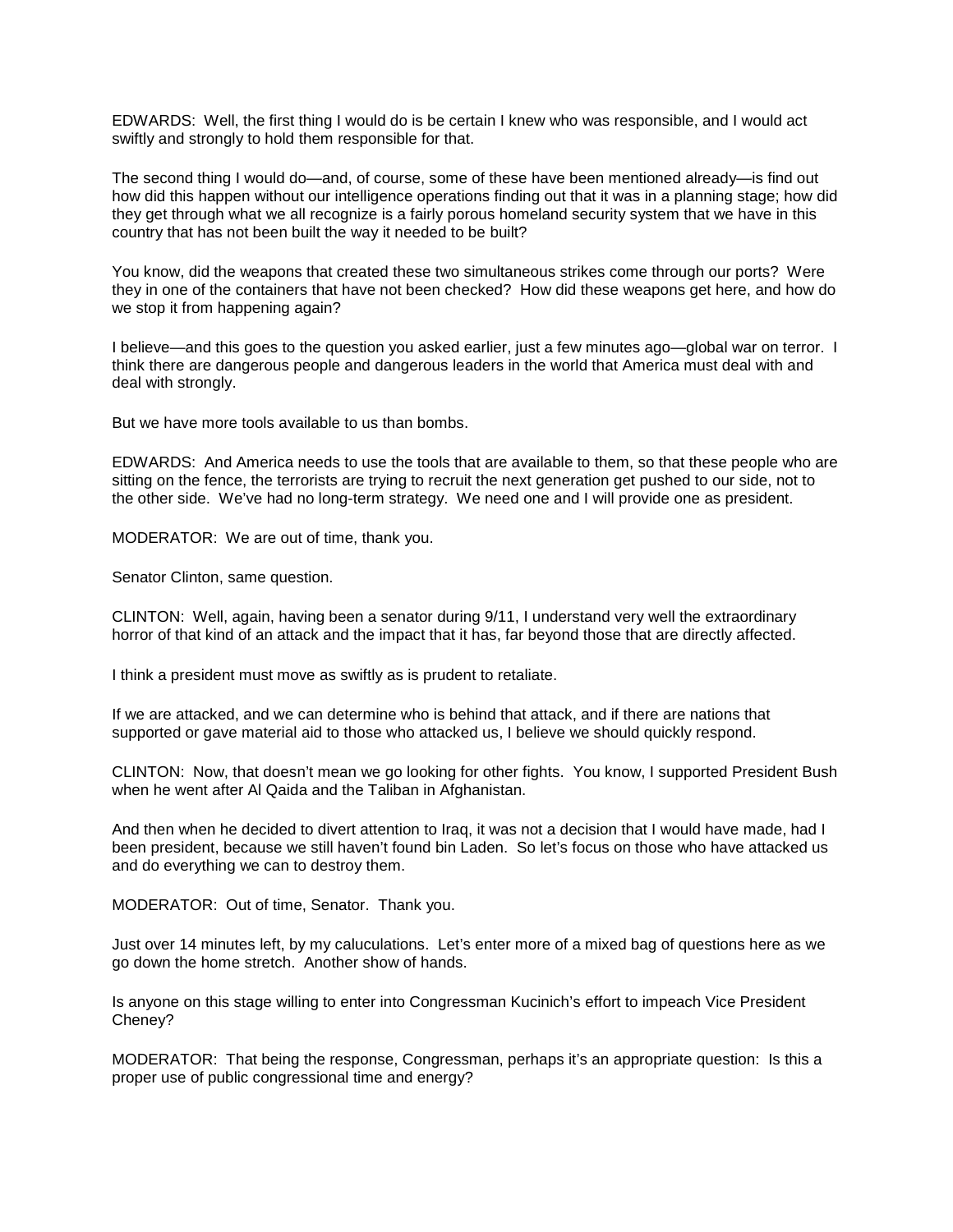KUCINICH: This is a pocket copy of the Constitution, which I carry with me, because I took an oath to defend the Constitution.

We've spent a lot of time talking about Iraq here tonight and America's role in the world. This country was taken into war based on lies. This country was taken into war based on lies about weapons of mass destruction and Al Qaida's role with respect to Iraq, which there wasn't one at the time we went in.

I want to state that Mr. Cheney must be held accountable. He is already ginning up a cause for war against Iran.

Now, we have to stand for this Constitution. We have to protect and defend this Constitution.

KUCINICH: And this vice president violated this Constitution.

So I think that while my friends on this stage may not be ready to take this stand, the American people should know that there's at least one person running for president who wants to reconnect America with its goodness, with its greatness, with its highest principles, which currently are not being reflected by those who are in the White House.

MODERATOR: Time has expired.

Congressman, thank you.

Senator Dodd, the state of Connecticut has legalized civil unions for gay people. Tell me, is there a difference between gay marriage and civil unions?

DODD: Well, I always begin this question, Brian, by asking people to consider what they would do in the case of their own children. I have two very young daughters who one day may have a different sexual orientation than their parents.

How would I like them treated as adults? What kind of housing, what kind of homes, what kind of jobs, what kind of retirement would they be allowed to have?

I think if you ask yourself that question, you come to the conclusion that I hope most Americans would: that they ought to be able to have those loving relationships sanctioned.

DODD: I'm proud of the fact that my state has done so. I'm proud of the fact that Governor Lynch in New Hampshire is going to sign legislation which makes that possible. I believe that civil unions are appropriate and proper.

I don't support same-sex marriage. And the distinction there I think is one of more of what's available, what the traditions are, and the—over the years. But, basically, that's a distinction I make. Strongly support those civil unions.

MODERATOR: Senator Biden, a quote from Tom Friedman in The New York Times: "Unfortunately, today's presidential hopefuls are largely full of hot air on the climate energy issue. Not one of them is proposing anything hard."

What would you propose for the average American that would be hard?

BIDEN: I thought you were going to read Tom Friedman's quote saying I was the only one who had a plan on Iraq. You ought to read that one, too. I thought that was the one, when you said Tom Friedman.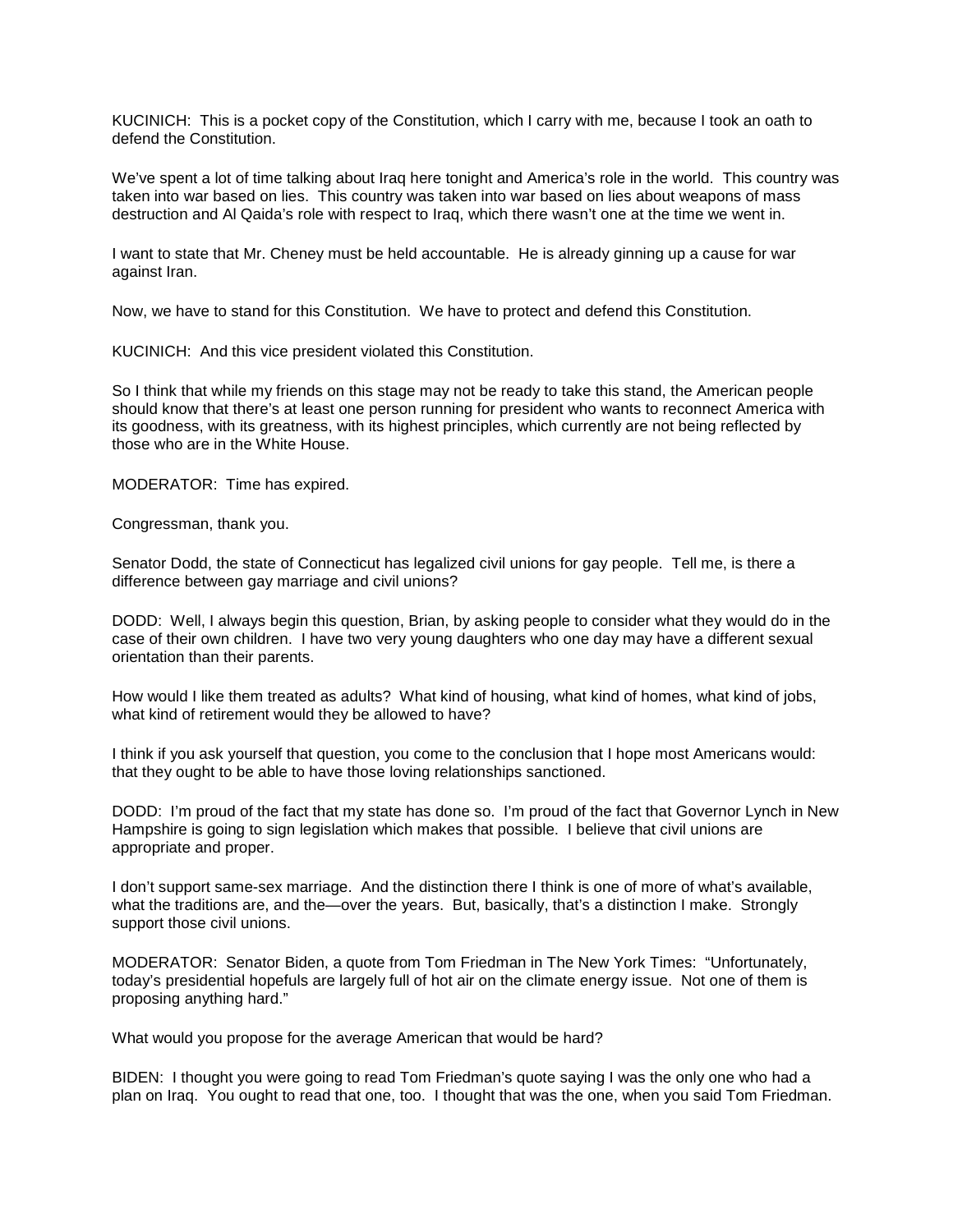BIDEN: Now, all kidding aside, it is a simple proposition. We have to make a equivalent of what Freedman was talking about, a Manhattan Project.

We have to fundamentally shift the way we do it. The way we started off—Barack and I have a bill to make sure that every automobile sold in the United States is a flex-fuel automobile; every gas station in America, by the year 2009, has to have 10 percent of it's pumps pumping E85 ethanol.

We also have legislation in requiring we invest \$100 million a year for the next couple of years while this president is president in order to be able to find lithium battery technology to be able to power our cars.

We also have legislation talking about capping emissions. Cap them now; not wait. Cap them where they are now. Time's running out.

But you have to be willing to make multi-billion dollar investments over the next 10 years and set hard goals in order to be able to get to the point where we are no longer dependent.

MODERATOR: Senator Biden, thank you.

Governor Richardson, Fidel Castro is still alive. How do you feel about normalizing relations with Castro's Cuba?

RICHARDSON: I have to answer a fundamental question that requires a presidential answer, and that is—I think you said if two of our cities were attacked, what would I do?

## MODERATOR: Yes.

RICHARDSON: I would respond militarily, aggressively. I'll build international support for our goals. I'd improve our intelligence, but that would be a direct threat on the United States, and I would make it clear that that would be an important, decisive, military response, surgical strike, whatever it takes.

MODERATOR: All right. Grant you a few more for the answer on Castro.

RICHARDSON: Well, I believe that what we need to do is find ways to deal with a post-democratic Cuba. It's going to happen. The second thing I would do, Brian, is I would bring Cuban-Americans in New Jersey and Florida into the dialogue. The third thing is I would change the Bush administration policy which is limiting family visits, which is limiting remittances from Cubans into Florida.

RICHARDSON: But the reality is that we should be planning for a post-Castro Cuba, and that means reevaluating the embargo. That means also finding ways that we ensure that Cuba becomes democratic, with trade unionism, with free elections.

And we should be engaged in a policy right now.

MODERATOR: Thank you very much, Governor.

Senator Gravel, your two terms in the Senate representing Alaska have sat on top of, of course, a huge reserve of oil. With the French system as the model, is the United States, in your view, woefully behind in its use of nuclear energy?

GRAVEL: No, not at all. I think there had to be a maturation process. And I'm the one that started the nuclear critique in this country.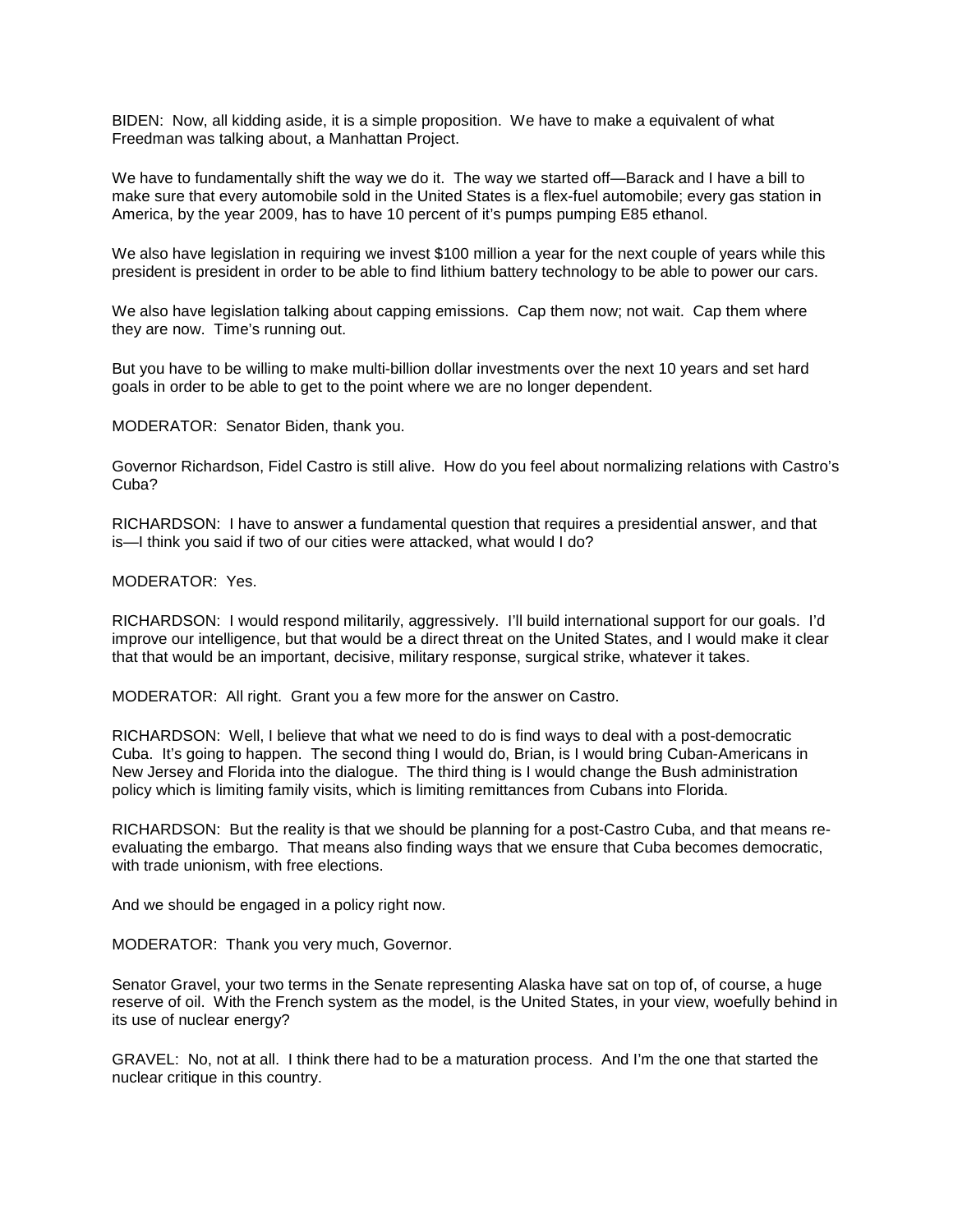I'm also the one that denied the boots on the ground for George Bush today, when I filibustered the end of the draft.

And I'm also the one that brought about the Alaska pipeline by one vote in the Congress.

So when you ask about the energy issues or the other issues, let me just tell you—I wanted to answer the question on the war and on what's going on.

We are mischaracterizing terrorism. Terrorism has been with civilization from the beginning. And it will be there to the end.

GRAVEL: We're going to be as successful fighting terrorism as we are fighting drugs with a war. It doesn't work. What you have to do is to begin to change the whole foreign policy.

The Republicans, who are charging Democrats about not going for the defense of this country, my God, this invasion brought about more terrorists. Osama bin Laden must have been rolling in his blankets...

MODERATOR: Senator...

GRAVEL: ... how happy he was over our invading Iraq.

MODERATOR: Time has expired. Staying on the notion of the environment, which somewhat unbelievably is where that question started, what in your personal life, Senator Obama, have you done personally to make for a better environment? Personal life...

OBAMA: Well, you know, we just had Earth Day. And we actually organized 3,000 volunteers to plant trees, which...

MODERATOR: I mean, like light bulbs...

OBAMA: Well...

(LAUGHTER)

I thought the tree thing was pretty good.

MODERATOR: Well, yes, but...

OBAMA: We've also been working to install lightbulbs that last longer and save energy. And that's something that I'm trying to teach my daughters, 8-year-old Malia and 5-year-old Sasha.

But one thing that I do have to go back on, on this issue of terrorism: We have genuine enemies out there that have to be hunted down, networks have to be dismantled.

There is no contradiction between us intelligently using our military and, in some cases, lethal force to take out terrorists and, at the same time, building the sort of alliances and trust around the world that has been so lacking over the last six years.

And that, I think, is going to be one of the most important issues that the next president is going to have to do, is to repair the kinds of challenges that we face.

MODERATOR: Because you raised your hand, Senator (sic) Kucinich, 30 seconds for a rebuttal.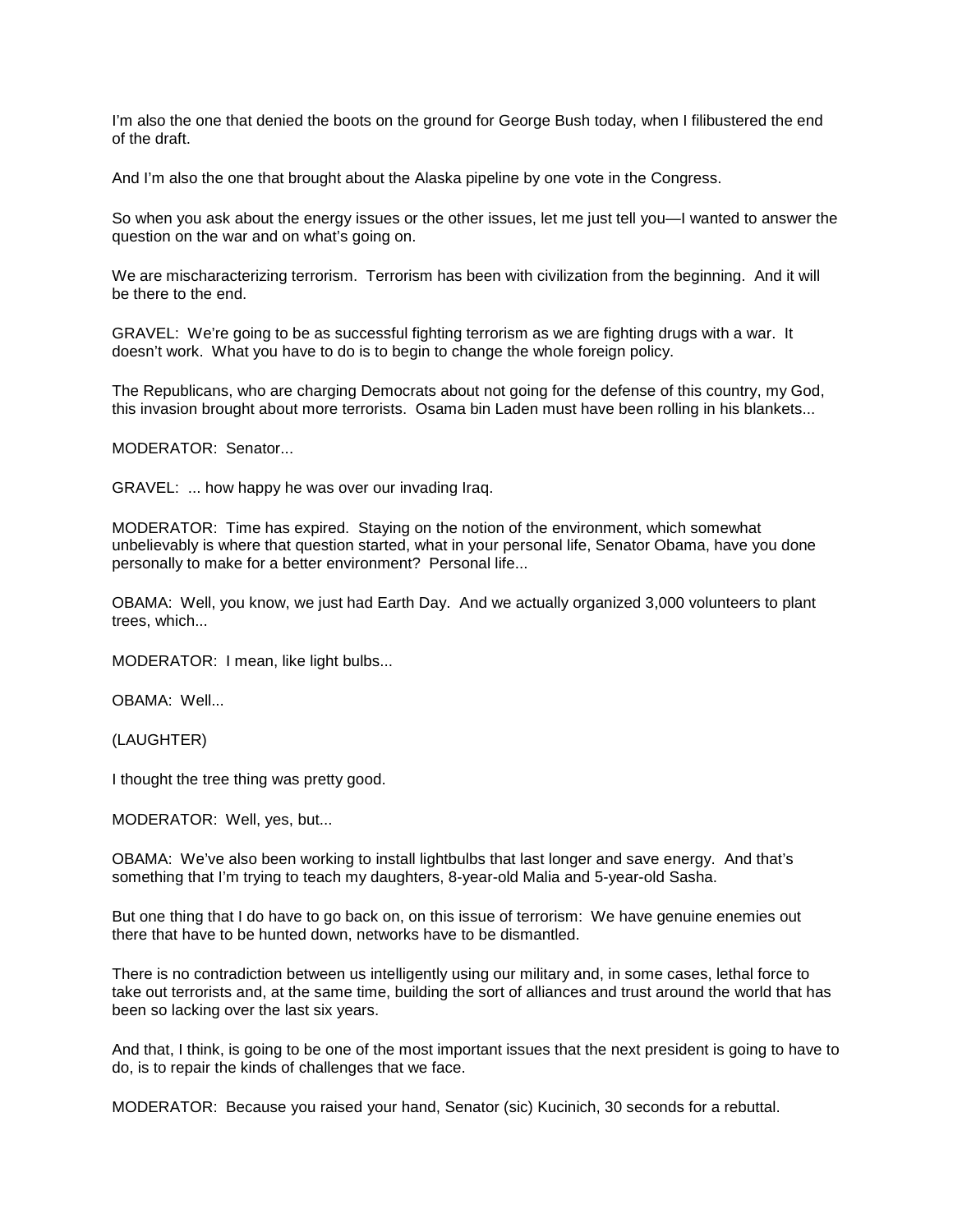KUCINICH: My good friend, Senator Obama, that's a very provocative statement. You previously said that all options are on the table with respect to Iran.

And I think that it's important for people to reflect on the real meaning of that, that you're setting the stage for another war.

I think it's important that we move away from global warming and global warring. And the connection is oil. We're in Iraq for oil. We're looking at attacking Iran for oil.

And until we change our international policies, which quit using war as an instrument of policy...

MODERATOR: Time.

KUCINICH: ... and change our energy policies...

MODERATOR: Time.

KUCINICH: ... we will continue to repeat this sorry cycle.

MODERATOR: Congressman, thank you. Time has expired.

Senator Obama, 30.

OBAMA: I just got some time and I wanted to respond to this.

I think it would be a profound mistake for us to initiate a war with Iran.

OBAMA: But, have no doubt, Iran possessing nuclear weapons will be a major threat to us and to the region.

KUCINICH: (OFF-MIKE)

OBAMA: I understand that, but they're in the process of developing it. And I don't think that's disputed by any expert.

They are the largest state sponsor of terrorism...

KUCINICH: It is disputed by...

OBAMA: ... Hezbollah and Hamas.

KUCINICH: It is disputed.

OBAMA: And there is no contradiction, Dennis, between...

KUCINICH: It is disputed.

OBAMA: Let me finish.

There is no contradiction between us taking seriously the need, as you do, to want to strengthen our alliances around the world—but I think it is important for us to also recognize that if we have nuclear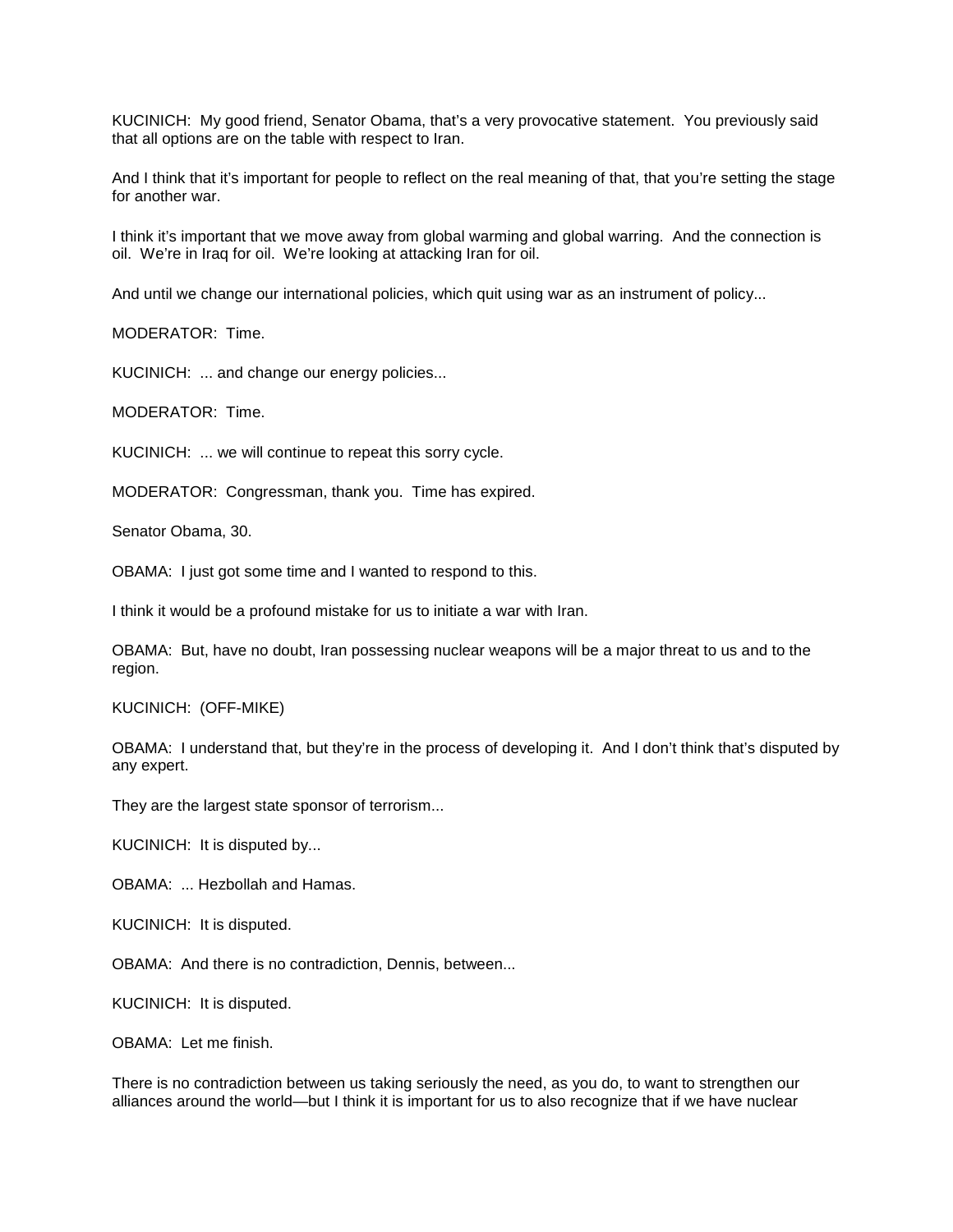proliferators around the world that potentially can place a nuclear weapon into the hands of terrorists, that is a profound security threat for America and one that we have to take seriously.

MODERATOR: Way, way over on time.

Senator Gravel, 30 seconds, please.

GRAVEL: No, with respect to Iran, we've sanctioned them for 26 years. We scared the bejesus out of them when the president says, "They're evil."

GRAVEL: Well, you know something? These things don't work.

They don't work. We need to recognize them.

And you know something? Who is the greatest violator of the non-proliferation treaty? The United States of America. We signed a pledge that we would begin to disarm, and we're not doing it. We're expanding our nukes.

Who the hell are we going to nuke? Tell me, Barak. Barak, who do you want to nuke?

OBAMA: I'm not planning to nuke anybody right now, Mike, I promise.

(LAUGHTER)

GRAVEL: Good. Good. We're safe then, for a while.

MODERATOR: Senators, both, thank you.

Senator Edwards, who do you consider to be your moral leader?

EDWARDS: I don't think I could identify one person that I consider to be my moral leader.

My Lord is important to me. I go to Him in prayer every day and ask for both forgiveness and counsel.

My wife, who I think is the finest human being I have ever known, is a source of great conscience for me.

My father, who raised me to believe that every human being on the planet, no matter who they are or where they live or what the color of their skin or what family they were born into, has exactly the same value.

I think that those are the people who have had the most influence on my view of morality and my responsibility, no matter what's happened to me, to stand up for those who have no one to speak for them.

MODERATOR: Senator Edwards, thank you.

Senator Clinton, overall, is Wal-Mart a good thing or a bad thing for the United States of America?

(LAUGHTER)

CLINTON: Well, it's a mixed blessing.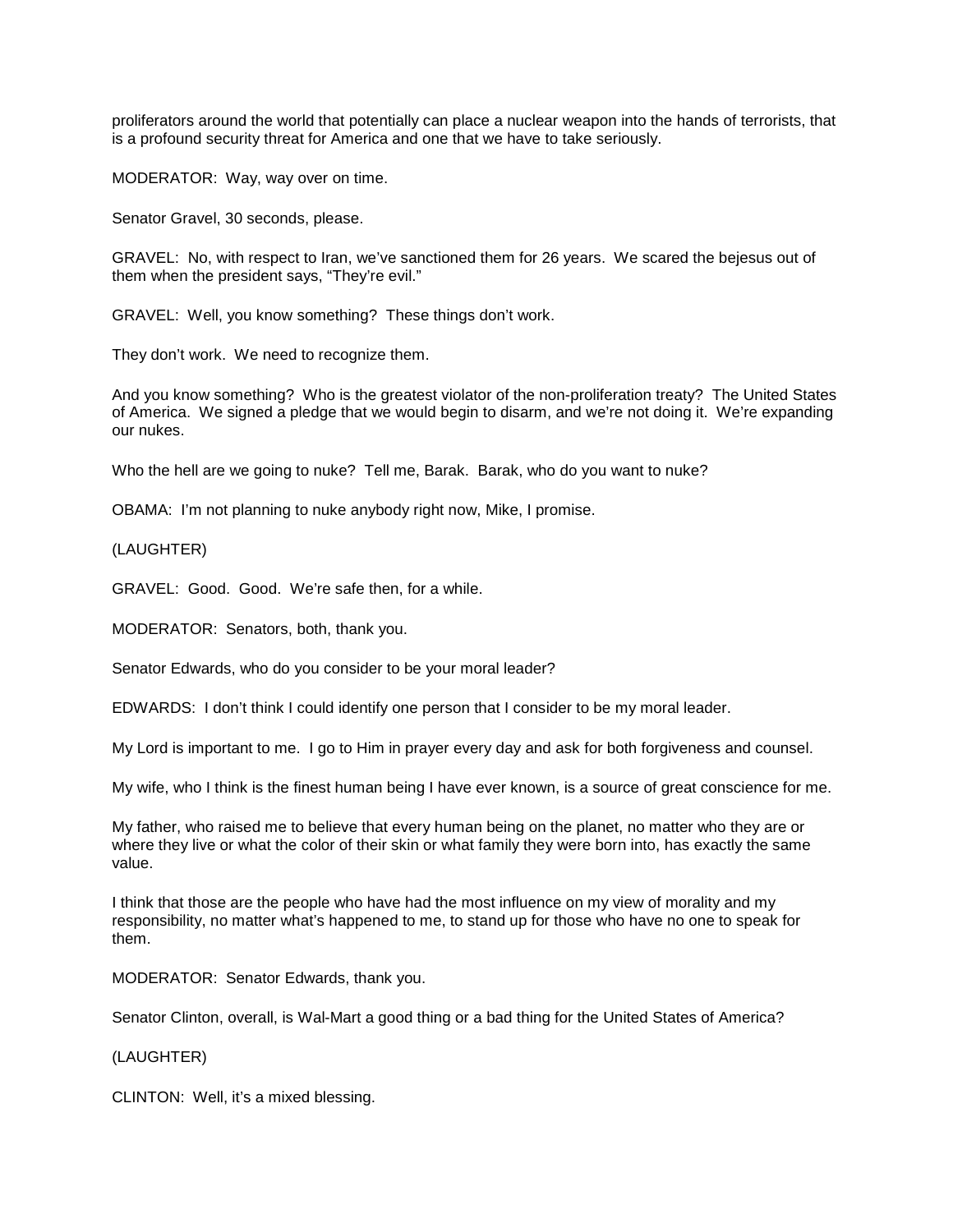## (LAUGHTER)

#### MODERATOR: How so?

CLINTON: Well, because when Wal-Mart started, it brought goods into rural areas, like rural Arkansas where I was happy to live for 18 years, and gave people a chance to stretch their dollar further.

As they grew much bigger, though, they have raised serious questions about the responsibility of corporations and how they need to be a leader when it comes to providing health care and having, you know, safe working conditions and not discriminating on the basis of sex or race or any other category.

CLINTON: You know, this is all part, though, of how this administration and corporate America today don't see middle class and working Americans. They are invisible. They don't understand that if you're a family that can't get health care, you are really hurting.

But to the corporate elite and to the administration in the White House, you're invisible.

If you can't afford college, you're invisible.

So I think we need to get both public sector and private sector leadership to start stepping up and being responsible and taking care of people.

MODERATOR: Senator, thank you.

We're in our waning moments.

Senator Biden, a question for you. A friend of mine who's in the leadership of the Democratic Party says that if the party goes down a third straight time, what will happen is what he defined as modern-day extinction of the Democratic Party.

MODERATOR: Putting yourself aside, perhaps, is there a winner on this stage tonight, and does your party have what it takes to reverse this trend and win the White House?

BIDEN: Absolutely, yes, there's a winner. Taking myself out, I'm looking at a bunch of winners right here, number one. And whoever wishes for Hillary is making a big mistake on the Republican side. The second point I'd make is, let's stop a lot of this happy talk here about the force, use of force doesn't make sense.

Use of force in Afghanistan is justified and necessary. In Darfur, justified and necessary. In the Balkans, justified and necessary. You guys can have your happy talk. There's real life.

(UNKNOWN): Iraq...

MODERATOR: Thank you very much, Senator.

A final word here. We have tonight welcomed eight candidates to this stage. We've only had 90 minutes; an hour and a half we could easily have just spent on one issue.

If you didn't hear your question asked, we're in for a long campaign. It will be.

If you want to see the Republicans, you will next week, a week from tonight, on MSNBC. Our thanks to everyone here. Our thanks to everyone on stage. Now you can applaud.